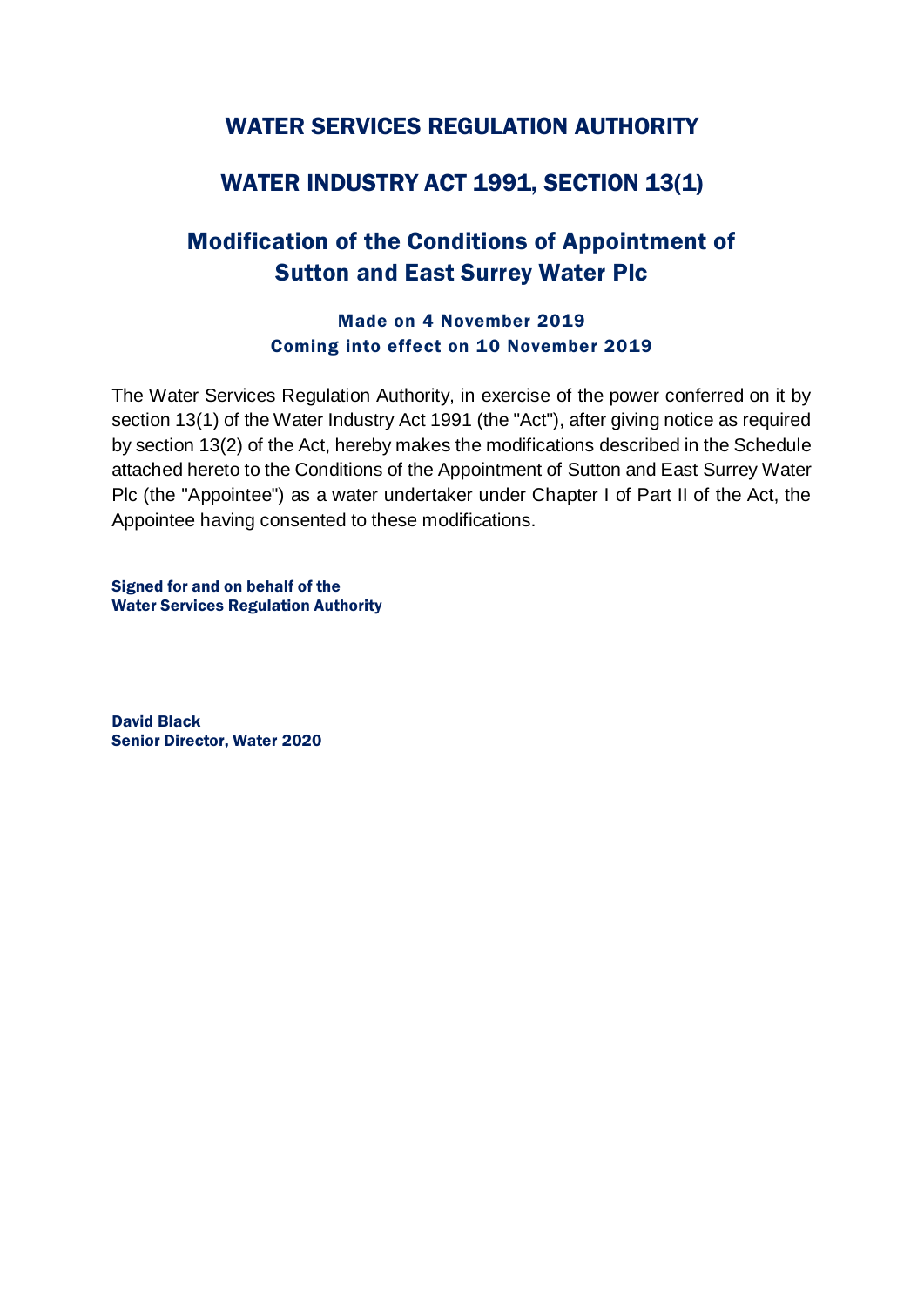# **Schedule**

Condition B is deleted and replaced with the following text:

# "**Condition B: Charges**

# Part I. Explanatory Provisions

1 Introduction

The purposes of this Condition are set out in the following sub-paragraphs.

- 1.1 To empower the Water Services Regulation Authority to make determinations setting controls in respect of the charges to be levied by and/or revenue allowed to the Appointee or to any part of the Appointee's business (having regard to its costs) for the supply of water services.
- 1.2 To provide for reviews of the Appointed Business to be carried out by the Water Services Regulation Authority, so that the Water Services Regulation Authority can determine whether one or more Price Controls should be changed. This is dealt with in Part III under the heading "Periodic Reviews".
- 1.3 To enable the Appointee:
	- $(1)$  ...
	- (2) to refer to the Water Services Regulation Authority for determination from time to time the question of changing the Price Control or Price Controls to allow for Notified Items and Relevant Changes of Circumstance;
	- (3) to refer to the Water Services Regulation Authority for determination at any time the question of changing the Price Control or Price Controls where circumstances have a substantial adverse effect on the Appointed Business;
	- (4) where notice to terminate the Appointment has been given, to refer to the Water Services Regulation Authority for determination the question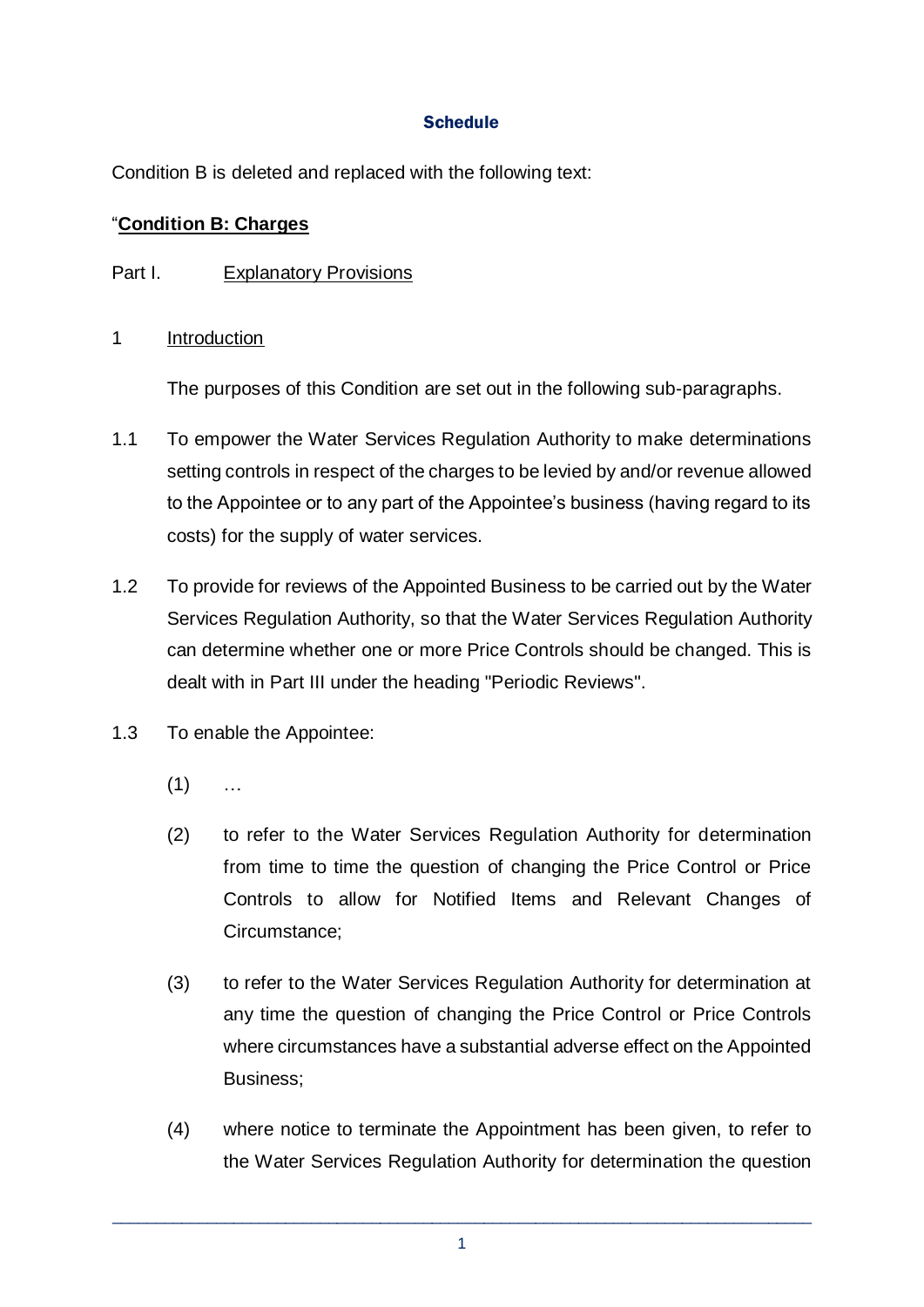what the Price Control or Price Controls should be in the future, on the assumption that the Appointment was to continue in force, for the purpose of facilitating consideration of the terms on which a new appointee could accept transfers of property, rights and liabilities from the Appointee, as provided in section 9(4) of the Water Industry Act 1991.

These matters are dealt with in Part IV under the heading "Interim Determinations".

- 1.4 To provide for the Water Services Regulation Authority to initiate changes to the Price Control or Price Controls to allow for Notified Items and Relevant Changes of Circumstance. This is also dealt with in Part IV.
- 1.5 To enable the Appointee to require the Water Services Regulation Authority to refer to the Competition and Markets Authority matters arising out of determinations by the Water Services Regulation Authority referred to in subparagraphs 1.2 and 1.4 and references referred to in sub-paragraph 1.3. These matters are dealt with in Part V under the heading "References to the Competition and Markets Authority".
- 1.6 To require the Appointee to give Information to the Water Services Regulation Authority to enable it to make determinations under this Condition. This is dealt with in Part VI under the heading "Provision of Information to the Water Services Regulation Authority ".

#### 2 Defined terms which apply for the purposes of all Parts of this Condition

In this Condition:

references to "**the Appointed Business**" shall be construed as if the Appointed Business included the management and holding by the Appointee of any protected land;

"**End-User**" means a person who, otherwise than as a person holding an appointment or a licence under the Water Industry Act 1991 or under other legislation in respect of the supply of water or sewerage services enacted from

\_\_\_\_\_\_\_\_\_\_\_\_\_\_\_\_\_\_\_\_\_\_\_\_\_\_\_\_\_\_\_\_\_\_\_\_\_\_\_\_\_\_\_\_\_\_\_\_\_\_\_\_\_\_\_\_\_\_\_\_\_\_\_\_\_\_\_\_\_\_\_\_\_\_\_\_\_\_\_\_\_ 2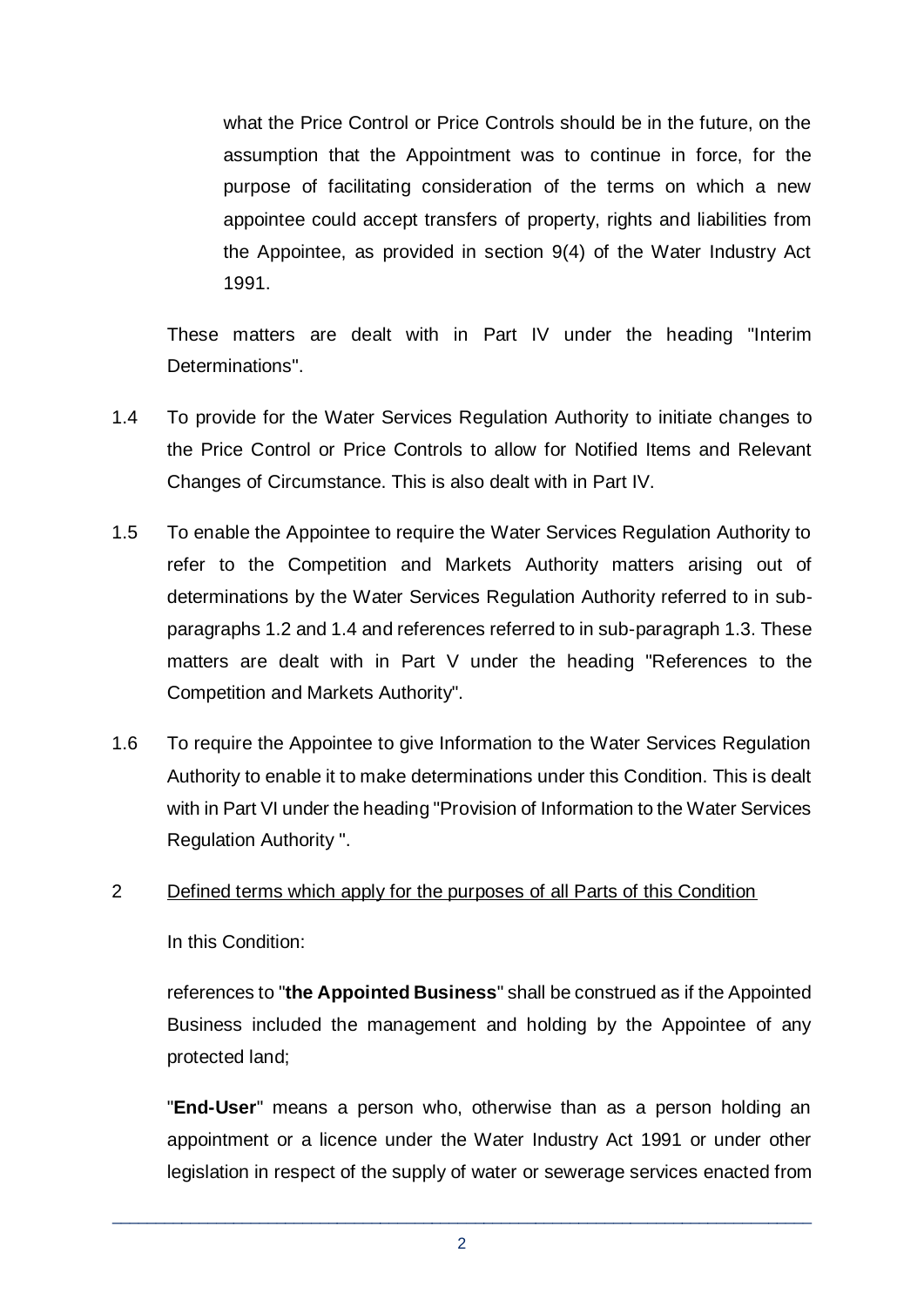time to time, is a customer of the Appointee or a user of the goods or services concerned;

"**Excluded Charges**" unless and until otherwise agreed between the Water Services Regulation Authority and the Appointee, are

- (1) amounts payable in respect of an unmeasured supply of water by means of stand-pipes or water tanks and in respect of the erection or maintenance of stand-pipes or water tanks;
- (2) charges for a supply of water provided by the Appointee under section 59 of the Water Industry Act 1991;
- (3) charges for unmeasured supplies of water to cattle troughs;
- (4) charges for unmeasured building water supplies;
- (5) amounts payable in respect of an unmeasured supply of water by means of bowsers or water tankers;
- (6) charges for unmeasured supplies of water to farm taps and other agricultural water points; and
- (6A) at any time before (but not including) 1 April 2015, charges in any Charging Year for supplies of water (or for the provision of sewerage services or for the reception, treatment and disposal of trade effluent) to premises where the premises were supplied in the relevant Prior Year with not less than such quantity of water as is specified from time to time under section 7(5)(a) of the Water Industry Act 1991

AND, for the avoidance of doubt, but without prejudice to the meaning of Standard Charges in respect of water supply, shall also include:

- (7) at any time before (but not including) 1 April 2015, charges payable for any such connection as is described in section 146(2)(a) of the Water Industry Act 1991;
- (8) charges for a supply of water in bulk to another water undertaker;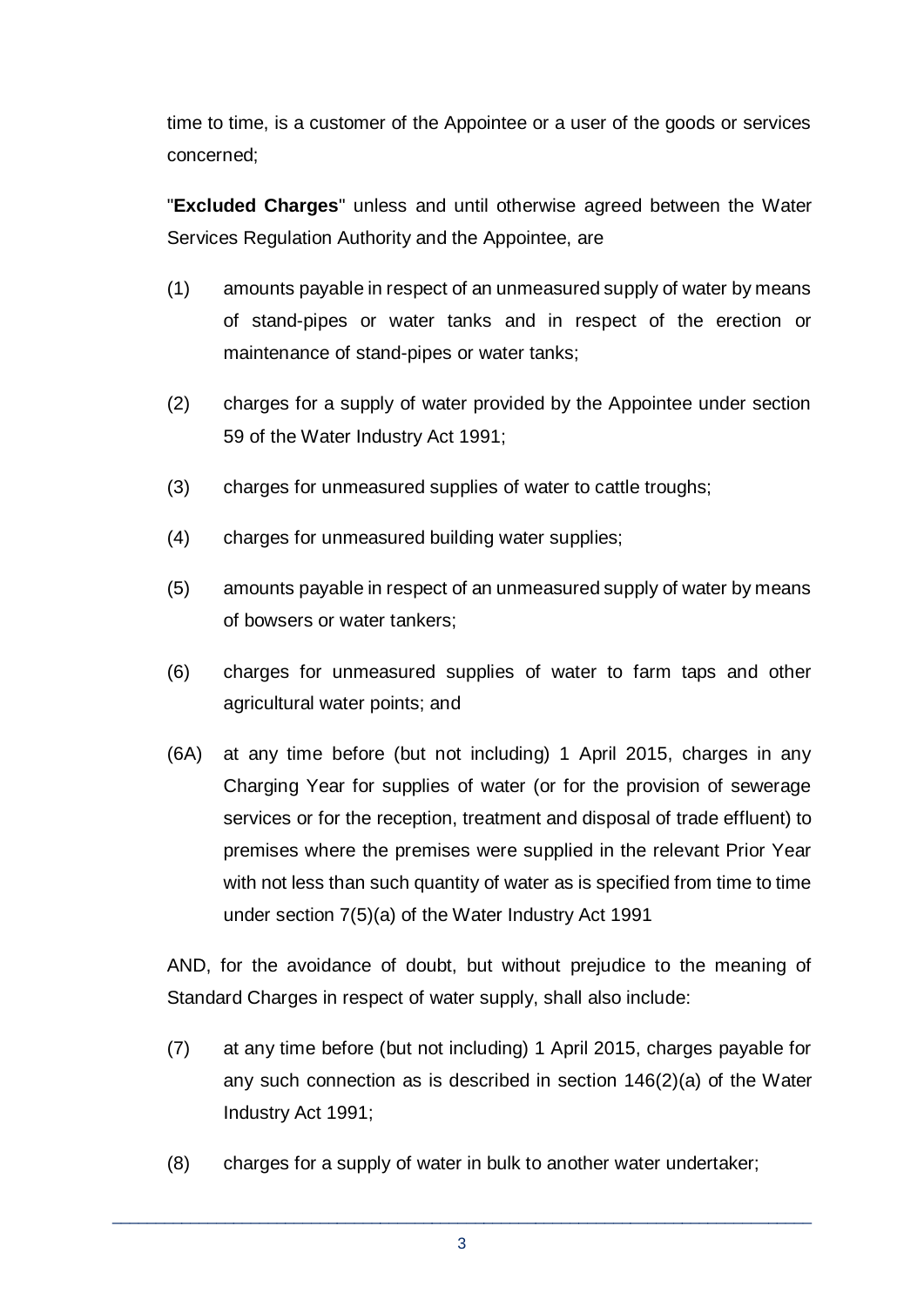- (9) amounts payable under any such agreement as is described in section 20(1)(b) of the Water Resources Act 1991; and
- (10) charges payable under any agreement for any unmeasured supply of water which are calculated by reference to the rateable value of hereditaments, occupied by the person to whom the supply is provided, fixed in accordance with section 32, 33 or, as the case may be, 34 of the General Rate Act 1967 or, as the case may be, fixed in accordance with section 54 of the Local Government Finance Act 1988

but so that where this Condition requires reference to be made to Excluded Charges in a Charging Year prior to that starting on 1 April 1990 the expression "Excluded Charges" shall be read and construed as though:

- (a) there were added to sub-paragraph (2) of this definition the words "and charges for a supply of water provided by the Appointee under section 37 of Schedule 3 to the 1945 Act"; and
- (b) there were added to sub-paragraph (9) of this definition the words "and any agreement entered into by the Appointee under section 81 of the Water Resources Act 1963 with respect to any of the matters referred to in sections  $81(1)(b)$  and  $81(1)(d)$  of that Act";

"**Interim Determination**" means a determination by the Water Services Regulation Authority of the relevant questions pursuant to a reference by the Appointee under paragraph 13 or pursuant to paragraph 14 or, as the case may be, a determination by the Competition and Markets Authority of the relevant questions or of a disputed determination subject to a reference to it pursuant to paragraph 15 that relates to a reference by the Appointee under paragraph 13 or a determination pursuant to paragraph 14;

**"Network Plus Water Activities"** means all activities carried out by the Appointee in performance of its functions as a water undertaker other than Water Resources Activities and Retail Activities;

\_\_\_\_\_\_\_\_\_\_\_\_\_\_\_\_\_\_\_\_\_\_\_\_\_\_\_\_\_\_\_\_\_\_\_\_\_\_\_\_\_\_\_\_\_\_\_\_\_\_\_\_\_\_\_\_\_\_\_\_\_\_\_\_\_\_\_\_\_\_\_\_\_\_\_\_\_\_\_\_\_ 4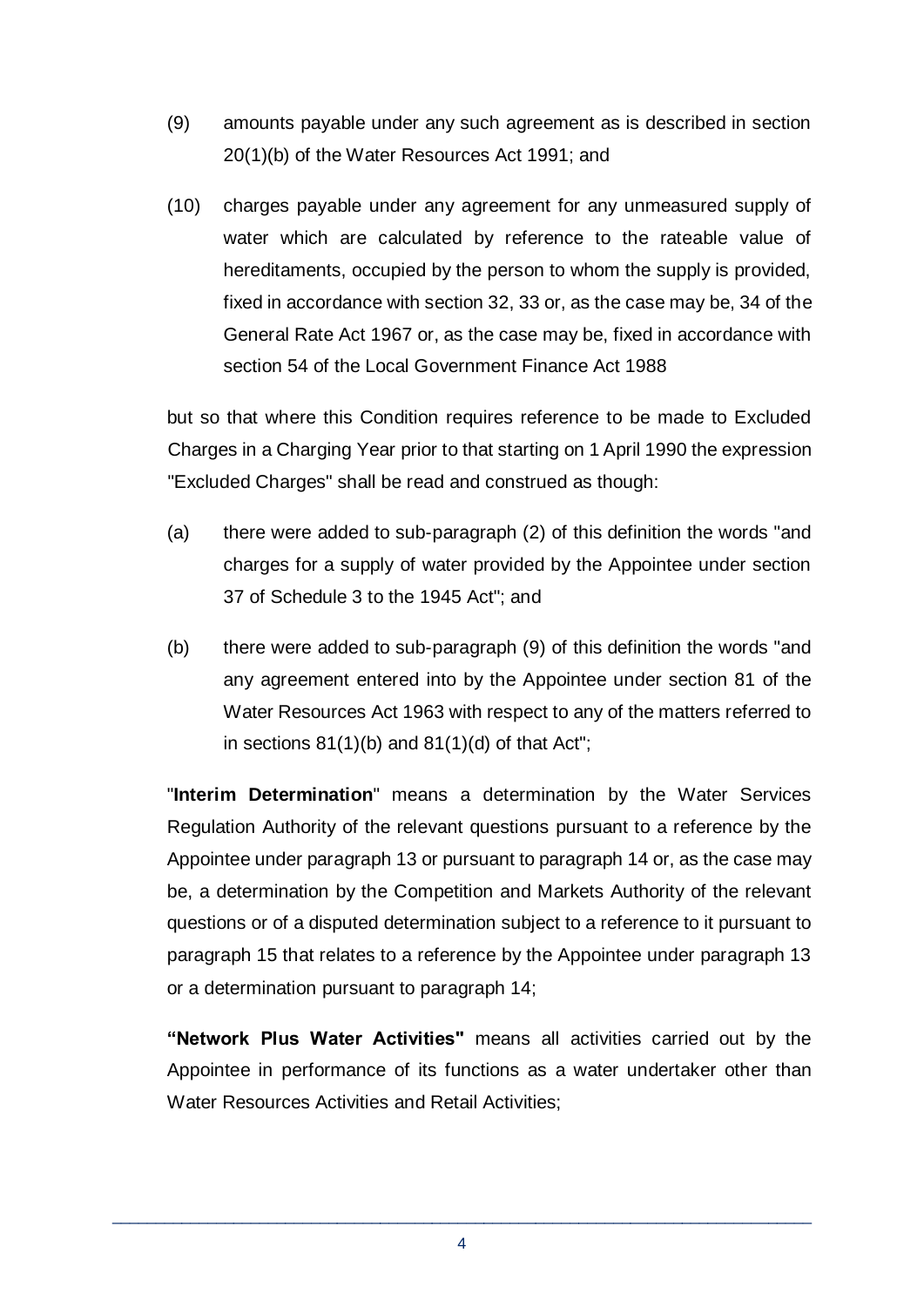"**Price Control**" means a control set by the Water Services Regulation Authority, pursuant to a Periodic Review or Interim Determination, or deemed to be so set by virtue of sub-paragraph 15.2, in respect of the charges to be levied by and/or revenue allowed to an Appointed Business or any part thereof (having regard to its costs) and such matters ancillary to the said control, by way of a determination pursuant to this Condition. The appropriate nature and form of each control for Water Resources Activities and Retail Activities will depend on the circumstances of each case;

"**Retail Activities**" means such activities that constitute the provision of goods or services by the Appointee directly to one or more End-Users, and such activities ancillary to such provision including ownership of meters, and that are so designated from time to time (which designation, for the avoidance of doubt, shall be reversible) by the Water Services Regulation Authority, but for the avoidance of doubt shall not include the following:

- (a) water resources, raw water distribution, water treatment or treated water distribution (as each of those is defined in the Water Services Regulation Authority's Regulatory Accounting Guideline (RAG) 4.06; or
- (b) in so far as the ownership of meters is so designated, the ownership of meters that were installed at, or in order to measure supplies to, End-Users' premises on or before the date of such designation;

#### "**Standard Charges**" means

- (1) charges fixed under any such charges scheme as is referred to in section 143 of the Water Industry Act 1991;
- (2) charges fixed by the Appointee in respect of its Water Resources Activities and Network Plus Water Activities;
- (3) charges payable under any such agreement as is referred to in section 142 of the Water Industry Act 1991 under or for which all the charges payable are in accordance with standard charges published or fixed by the Appointee;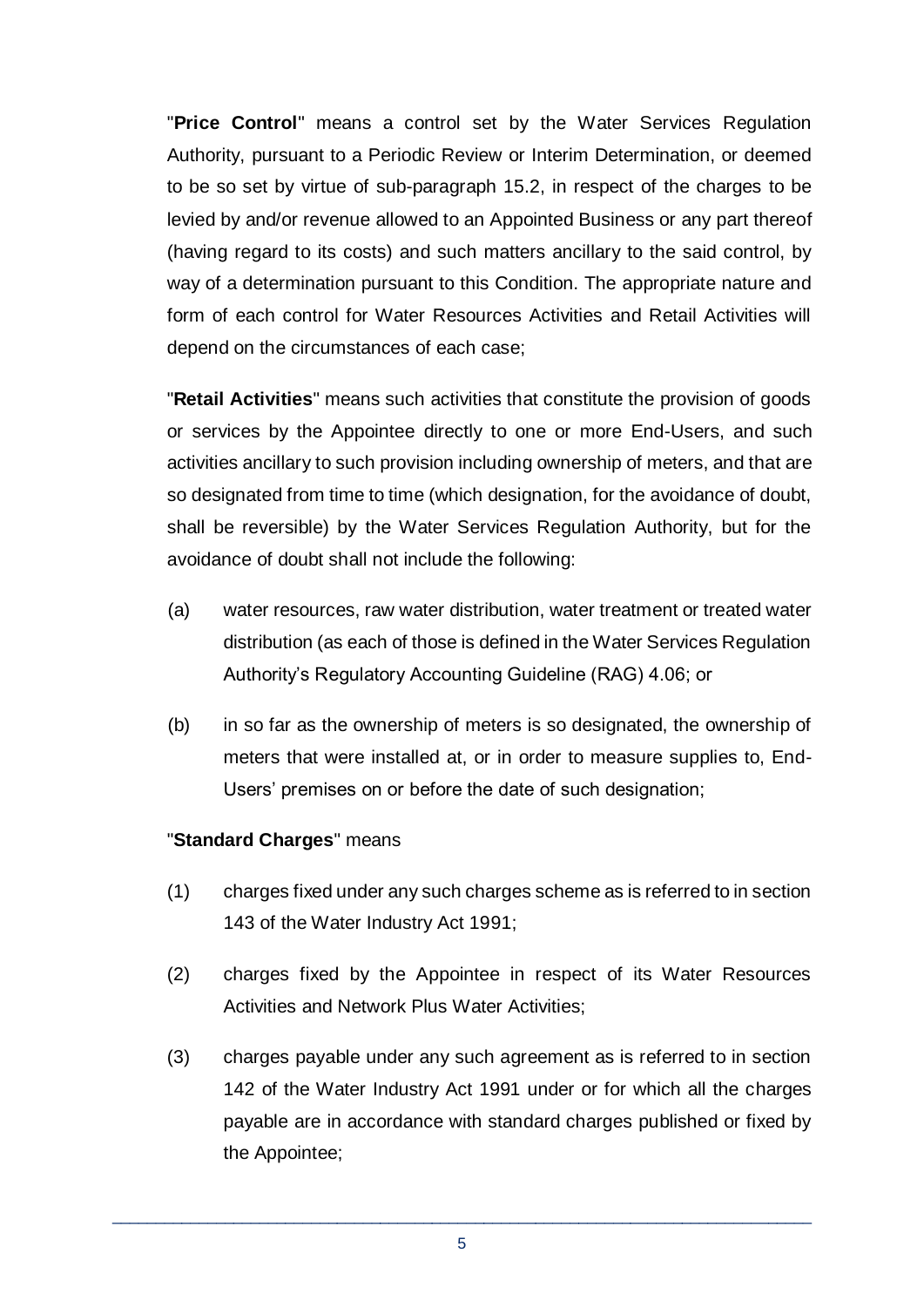- (4) charges determined by agreement in respect of a supply of water provided by the Appointee for non-domestic purposes where all the charges so determined in respect of that supply are in accordance with standard charges published or fixed by the Appointee;
- (5) charges fixed under any such charges scheme made by the Appointee under section 31 of the 1973 Act as, by virtue of paragraph 16(1) of Schedule 26 of the Water Act 1989, had effect on and after the transfer date as if it were a charges scheme made under section 76 of the Water Act 1989 by the Appointee;
- (6) charges in respect of any such supply which the Appointee was under a duty to make under section 27 of the 1945 Act as, by virtue of paragraph 8 of Schedule 26 of the Water Act 1989, is a supply which the Appointee is under a duty to make on and after the transfer date where all charges in respect of such supply are in accordance with standard charges published or fixed by the Appointee;
- (7) charges payable under any agreement made or entered into by the Appointee under any local statutory provision or under any other power conferred on the Appointee otherwise than by virtue of the Water Industry Act 1991, under which all the charges payable are in accordance with standard charges published or fixed by the Appointee; and

provided that no part of this definition of Standard Charges shall apply to any charge which is for the time being an Excluded Charge by virtue of (6A) of the definition of Excluded Charges;

but so that where this Condition requires reference to be made to Standard Charges in a Charging Year prior to that starting on 1 April 1990 the expression "Standard Charges" shall be read and construed as though:

(a) there were added to sub-paragraph (5) of this definition the words "and any charges scheme made by the Appointee under section 31 of the 1973 Act"; and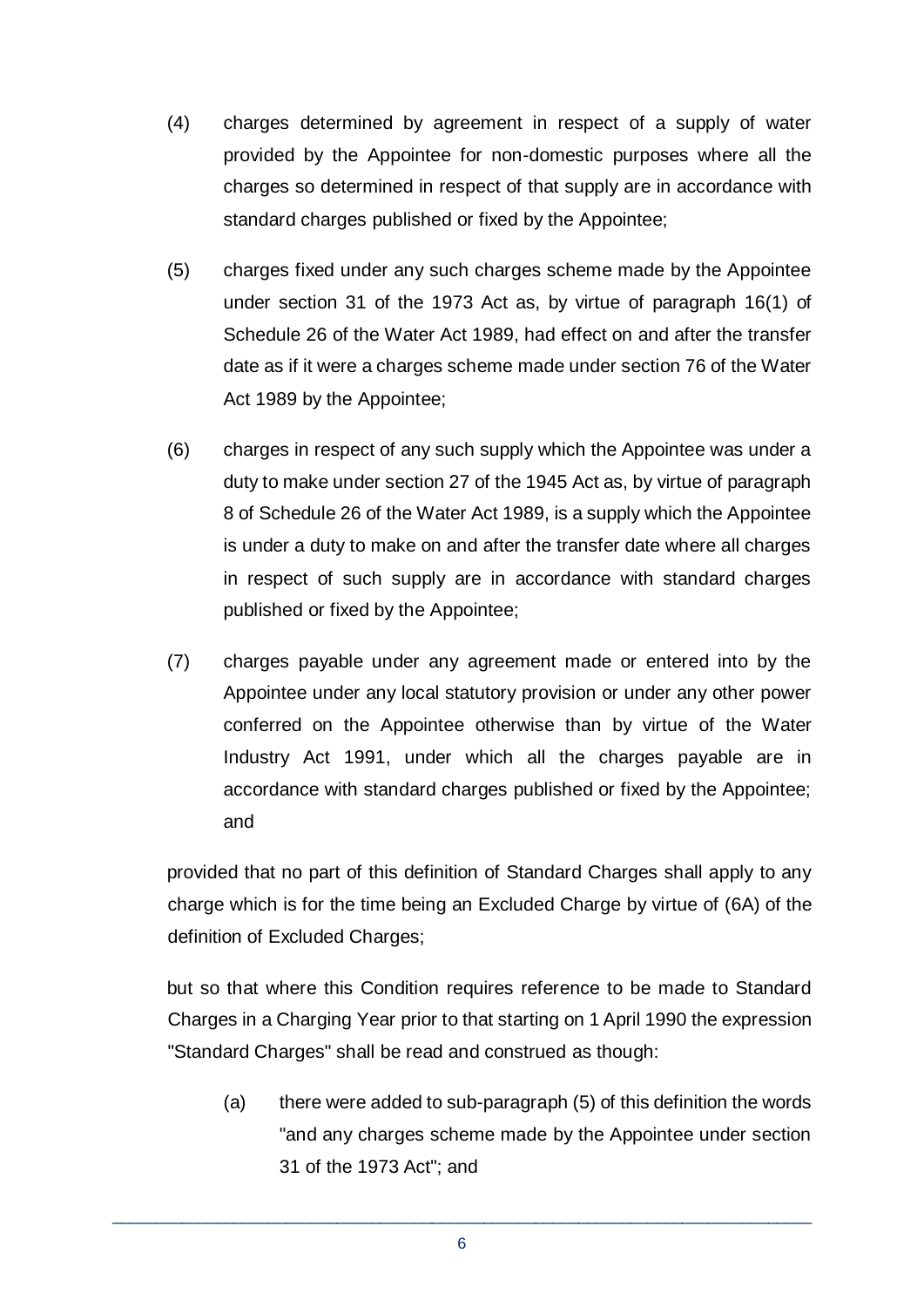(b) there were added to sub-paragraph (6) of this definition the words "and any such supply which the Appointee was under a duty to make under section 27 of the 1945 Act, where all the charges in respect of such supply were in accordance with standard charges published or fixed by the Appointee".

In this definition references to standard charges published or fixed by the Appointee are to such charges, where published or fixed under a charges scheme or otherwise;

"**Termination Notice**" means a notice given in accordance with Condition O;

an "**unmeasured supply**" is one where none of the charges for that supply is based on measured quantities of volume;

# "**Water Resources Activities**" means –

(a) such activities carried out by the Appointee in performance of its functions as a water undertaker in connection with abstraction licences, raw water abstraction, raw water transport and raw water storage, and such ancillary activities, as may be so designated from time to time (which designation, for the avoidance of doubt, shall be reversible) by the Water Services Regulation Authority;

#### EXCEPT THAT:

(b) Water Resources Activities shall not include water treatment and treated water distribution.

#### **3 Interpretation**

Where the context so requires, terms used in the definition in this Part of Water Resources Activities shall have the meanings assigned to them in the Water Services Regulation Authority's Regulatory Accounting Guideline (RAG) 4.06.

#### 4 **[Not used]**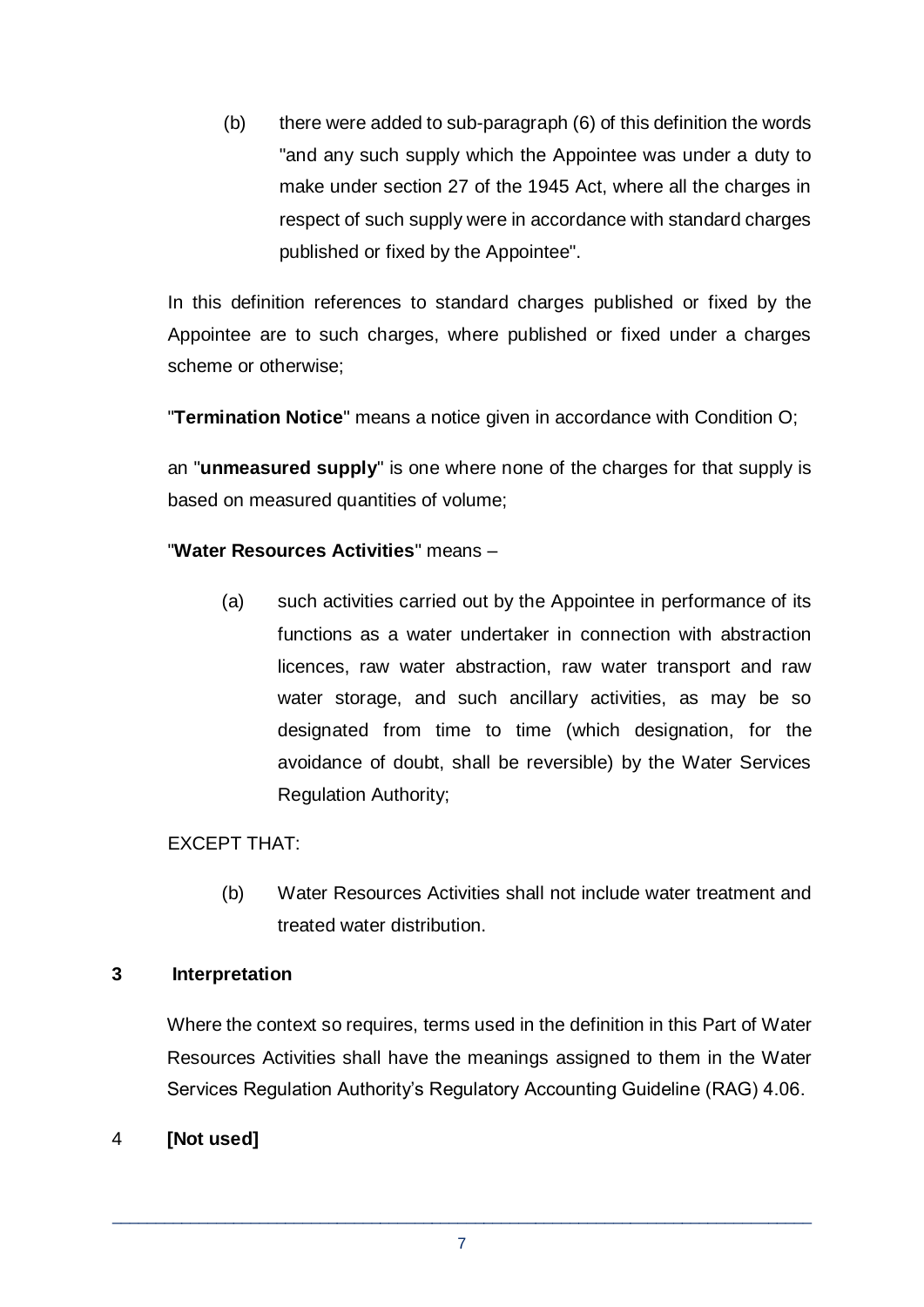# **5 [Not used]**

# 6 **[Not used]**

# Part III. Periodic Reviews

# **7 [Not used]**

#### 8 Periodic Reviews of the Appointed Business

- 8.1 The Appointee shall levy charges in a way best calculated to comply with the Price Control or Price Controls determined by the Water Services Regulation Authority pursuant to sub-paragraph 8.3 or sub-paragraph 8.4.
- 8.1A Sub-paragraph 8.1 does not prevent the Appointee from levying charges to recover a Relevant Shortfall in a Relevant Charging Year, regardless of the controls set in the Price Controls determined under sub-paragraph 8.4. For the purposes of this sub-paragraph:
	- (a) "a Relevant Charging Year" means any charging year, and
	- (b) "a Relevant Shortfall" means any positive amount calculated for a Relevant Charging Year in relation to one or more specified Price Controls in accordance with any formula

that in both cases the Water Services Regulation Authority has notified to the Appointee by no later than 31 December in the Charging Year before the immediately preceding Review Charging Year.

- 8.1B Where a notification of a formula is made for the purposes of sub-paragraph 8.1A, that notification shall be treated for the purposes of sub-paragraph 15.1 (regarding references to the Competition and Markets Authority) as part of the relevant determination made under sub-paragraph 8.4.
- 8.2 The Appointee shall furnish to the Water Services Regulation Authority such Information as the Water Services Regulation Authority may reasonably require to enable it to carry out a Periodic Review pursuant to sub-paragraph 8.3 or sub-paragraph 8.4.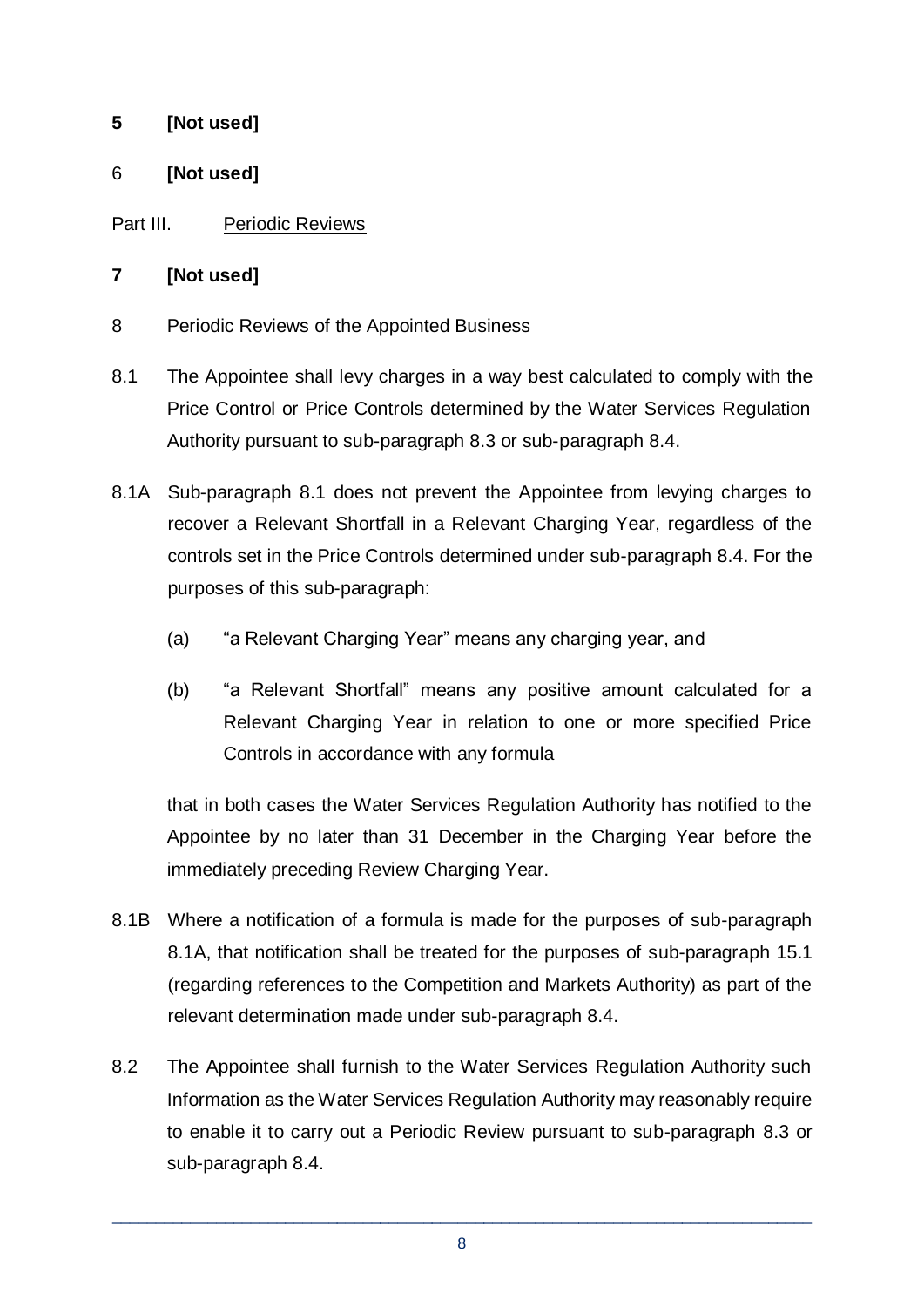- 8.3 In respect of the Appointed Business's Retail Activities, the Water Services Regulation Authority shall determine (having regard to all the circumstances which are relevant in the light of the principles which apply by virtue of Part I of the Water Industry Act 1991 in relation to the Water Services Regulation Authority's determinations, including, without limitation, any change in circumstance which has occurred since the last Periodic Review or which is to occur):
	- (1) what is the appropriate nature, form and level of one or more Price Controls in respect of the relevant part or parts of the Appointed Business;
	- (2) how the Appointee shall, in respect of each such Price Control applicable to it, demonstrate the compliance referred to in sub-paragraph 8.1; and
	- (3) for how long each such Price Control in respect of the Appointee shall last (being a period of consecutive Charging Years).
- 8.4
- (1) In respect of the Appointed Business's Water Resources Activities and Network Plus Water Activities except for those activities for which there are Excluded Charges, the Water Services Regulation Authority shall determine separate Price Controls in accordance with this subparagraph (having regard to all the circumstances which are relevant in the light of the principles which apply by virtue of Part I of the Water Industry Act 1991 in relation to the Water Services Regulation Authority's determinations including, without limitation, any change in circumstance which has occurred since the last Periodic Review or which is to occur).
- (2) In relation to Network Plus Water Activities, the Water Services Regulation Authority shall determine:
	- (a) one single Price Control in respect of the Appointed Business's Network Plus Water Activities, such Price Control consisting of, in each Charging Year:

\_\_\_\_\_\_\_\_\_\_\_\_\_\_\_\_\_\_\_\_\_\_\_\_\_\_\_\_\_\_\_\_\_\_\_\_\_\_\_\_\_\_\_\_\_\_\_\_\_\_\_\_\_\_\_\_\_\_\_\_\_\_\_\_\_\_\_\_\_\_\_\_\_\_\_\_\_\_\_\_\_ 9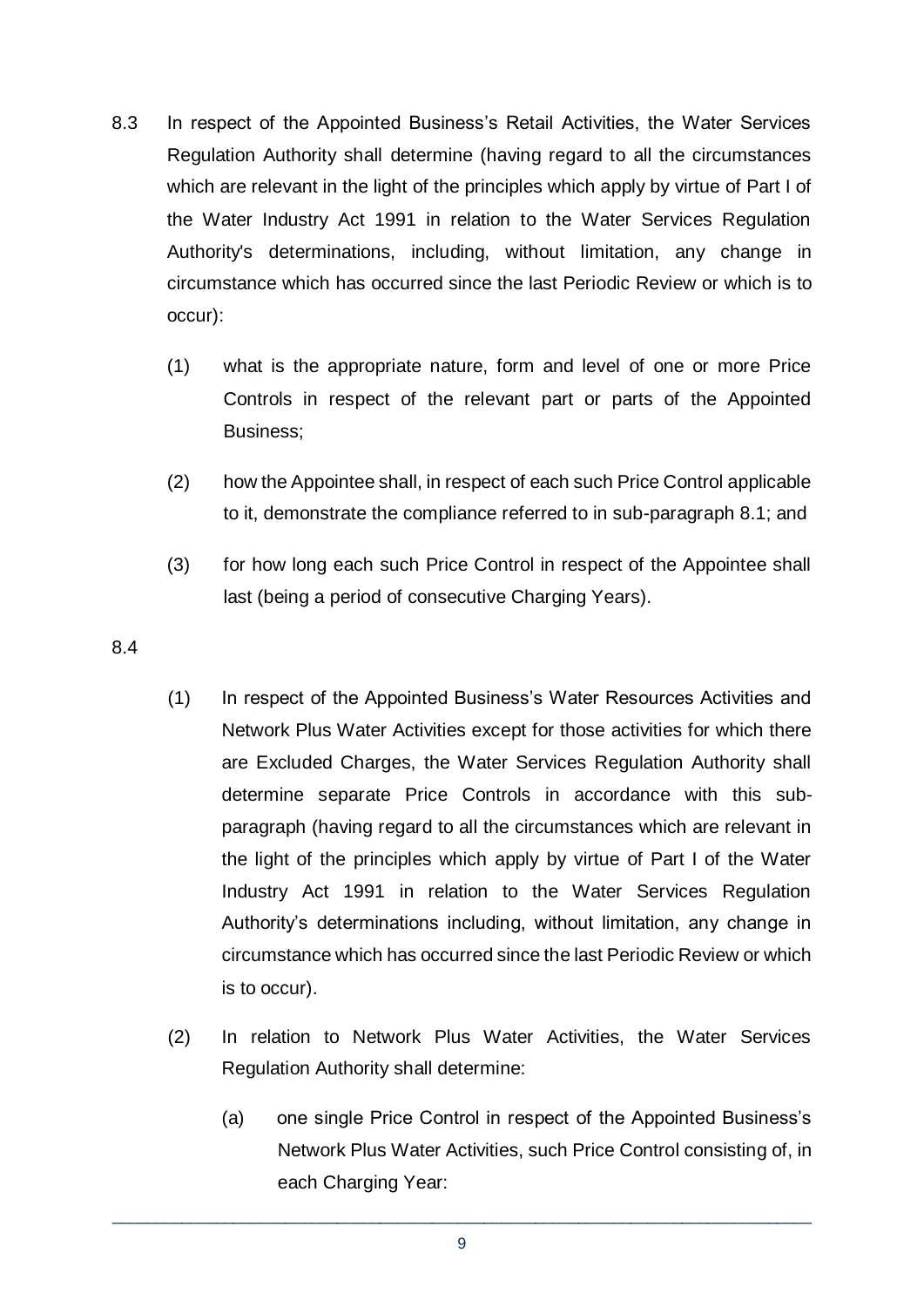- (i) the percentage change (expressed, in the case of an increase, as a positive number, in the case of a decrease, as a negative number, and, in the case of no change, as zero) in the Relevant Index between that published for the month of November in the Prior Year and that published for the immediately preceding November; and
- (ii) a number, "**K**", which may be a positive number or a negative number or zero

which shall together be expressed as a percentage, and which shall limit the change in the charges to be levied by and/or revenue allowed to the Appointed Business in each Charging Year in respect of the activities concerned; and

- (b) how the Appointee shall, in respect of the Network Plus Water Activities Price Control applicable to it, demonstrate the compliance referred to in sub-paragraph 8.1.
- (3) In relation to the Water Resources Activities, the Water Services Regulation Authority shall determine:
	- (a) what is the appropriate nature, form and level of Price Control in respect of Water Resources Activities; and
	- (b) how the Appointee shall demonstrate the compliance referred to in sub-paragraph 8.1 in respect of Water Resources Activities,

and in making any such determination will include an annual adjustment to reflect any percentage change in the Relevant Index between that published for the month of November in the Prior Year and that published for the immediately preceding November.

8.5 Each Price Control determined under sub-paragraph 8.3 pursuant to a Periodic Review shall be set for a period which shall be a number of Charging Years to be determined by the Water Services Regulation Authority, in conjunction with its determination pursuant to sub-paragraph 8.3, in each case starting on 1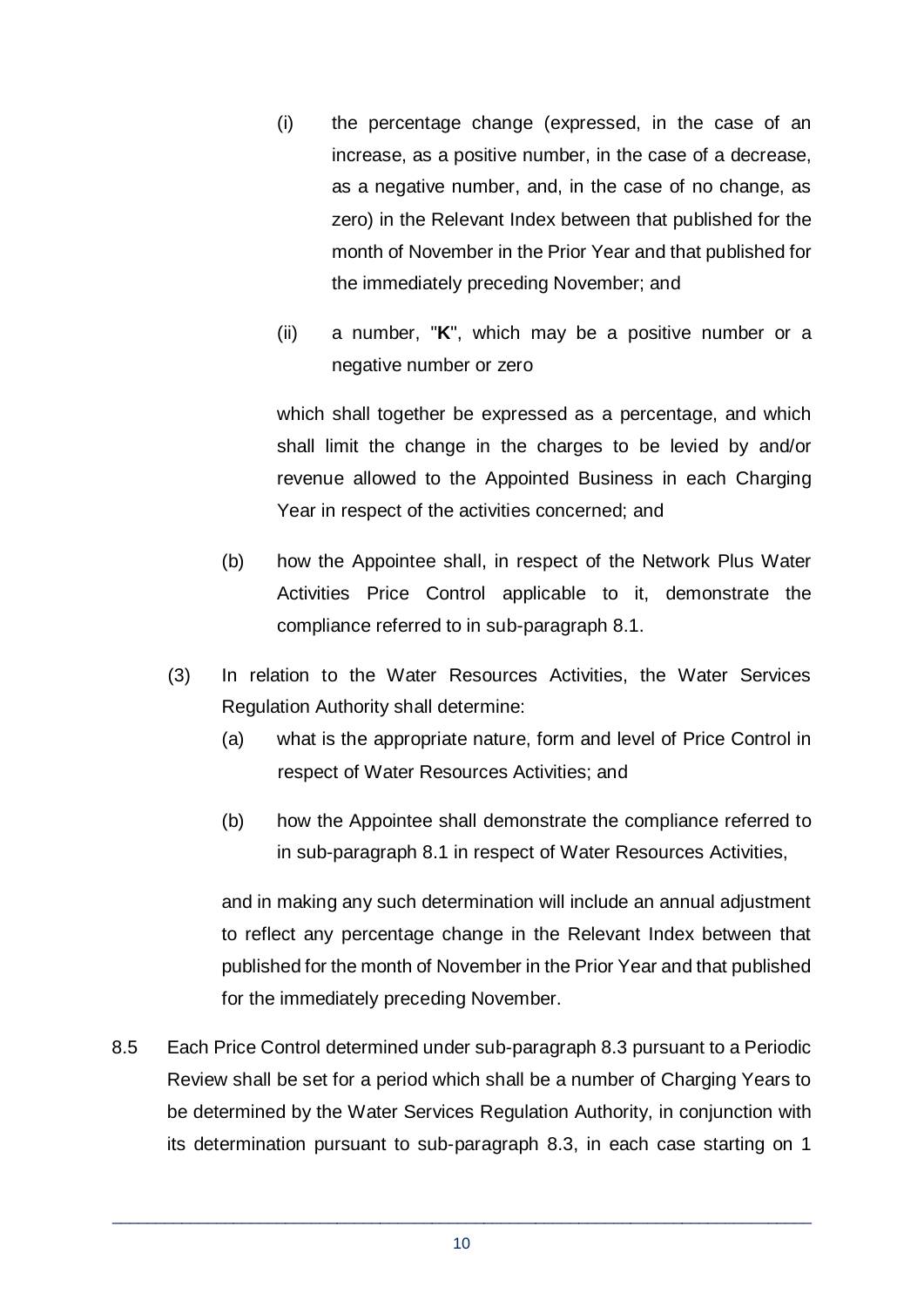April, with the first such period starting on 1 April 2015, provided that no such period shall exceed five consecutive Charging Years.

- 8.6 Each Price Control determined under sub-paragraph 8.4 pursuant to a Periodic Review shall be set:
	- (1) for the five consecutive Charging Years starting on 1 April 2020; and
	- (2) thereafter, for each period of five consecutive Charging Years starting on the fifth anniversary of the first day of the period in respect of which the immediately preceding Periodic Review was carried out.
- 8.7 If, at any time after 1 April 2020, the Water Services Regulation Authority is unable to conduct a Periodic Review by 31 December in the Charging Year before the Review Charging Year, then:
	- (1) in respect of Retail Activities, the previous determination pursuant to sub-paragraph 8.3 – in so far as that determination includes the matters decided under sub-paragraphs  $8.3(1)$  and  $(2)$  – in respect of the final Charging Year of the period that was set in that previous determination pursuant to sub-paragraph 8.3(3), shall continue to apply for consecutive Charging Years until the next relevant determination under subparagraph 8.3 (or equivalent determination by the Competition and Markets Authority pursuant to paragraph 15) or the next relevant Interim Determination becomes effective;
	- (2) in respect of Water Resources Activities or Network Plus Water Activities, the previous determination pursuant to sub-paragraph 8.4 in respect of the final Charging Year of the period that was set in that previous determination shall continue to apply for consecutive Charging Years until the next relevant determination under sub-paragraph 8.4 (or equivalent determination by the Competition and Markets Authority pursuant to paragraph 15) or the next relevant Interim Determination becomes effective;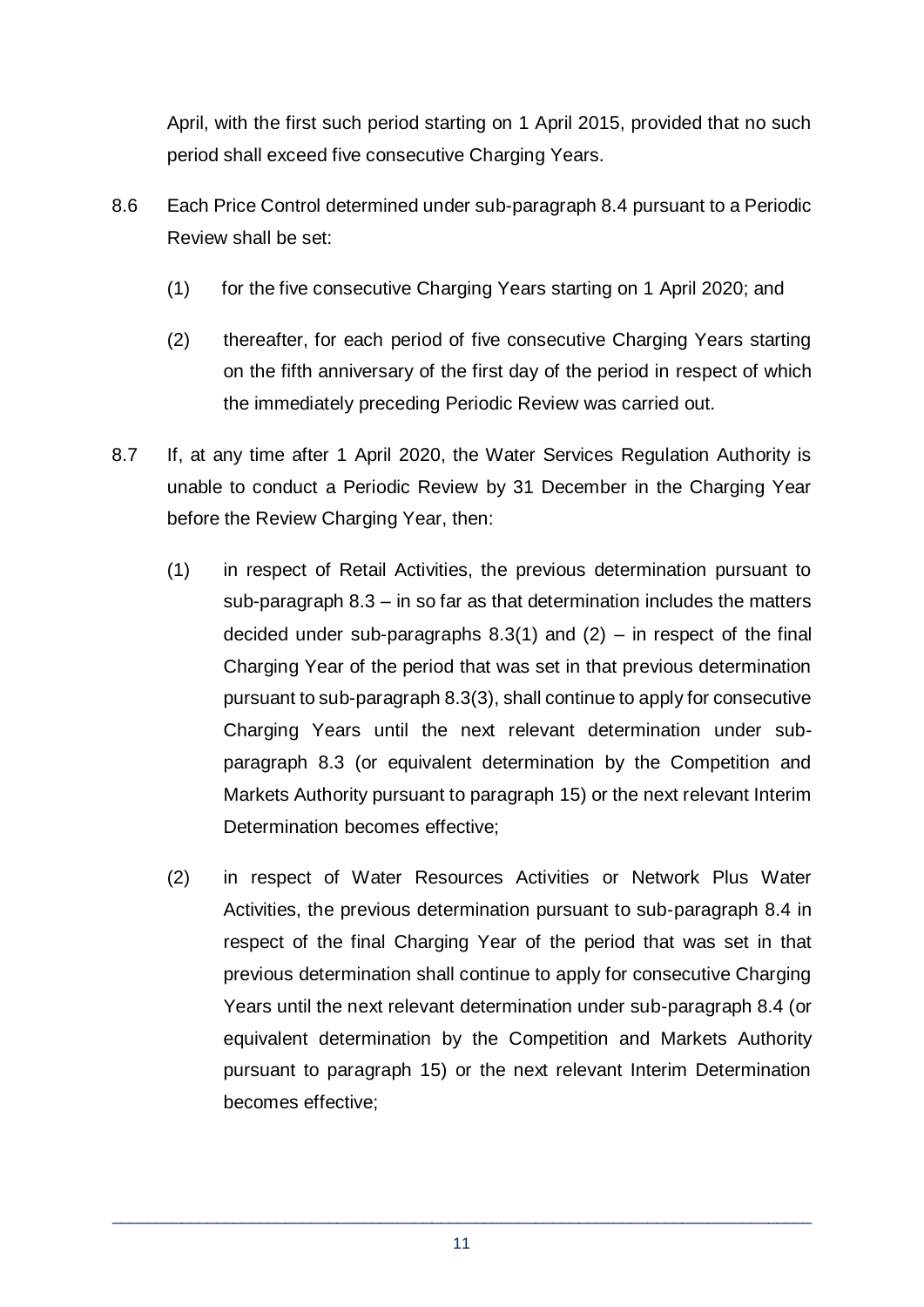- (3) the Water Services Regulation Authority shall conduct a Periodic Review as soon as reasonably practicable thereafter, provided that the Appointee has not given a relevant notice under paragraph 15.
- 8.8 Where there is a material change to the basis of compiling the Relevant Index, this Condition, in so far as it relates to that part of the calculation of any Price Control to which the Relevant Index is relevant, shall be modified in such a manner as the Water Services Regulation Authority, after prior consultation with the Appointee, may determine to be appropriate to take account of such change.
- 8.9 The Water Services Regulation Authority may, at its discretion, from time to time (whether pursuant to a Periodic Review in connection with a determination pursuant to sub-paragraph 8.3 or sub-paragraph 8.4, or at other times) designate any activity carried out as part of the Appointed Business as falling within:
	- (i) Retail Activities (subject to the definition of "Retail Activities" in paragraph 2);
	- (ii) Water Resources Activities (subject to the definition of "Water Resources Activities" in paragraph 2); or
	- (iii) Network Plus Water Activities (subject to the definition of "Network Plus Water Activities" in paragraph 2).
- 8.10 Where a designation is made under sub-paragraph 8.9 pursuant to a Periodic Review in conjunction with a determination pursuant to sub-paragraph 8.3 or sub-paragraph 8.4, that designation shall be treated for the purposes of subparagraph 15.1 as part of the determination.
- 8.11 Where a designation is made under sub-paragraph 8.9 otherwise than pursuant to a Periodic Review in conjunction with a determination pursuant to subparagraph 8.3 or sub-paragraph 8.4, that designation shall be treated for the purposes of sub-paragraph 15.1 as part of the next following determination in respect of the activity concerned.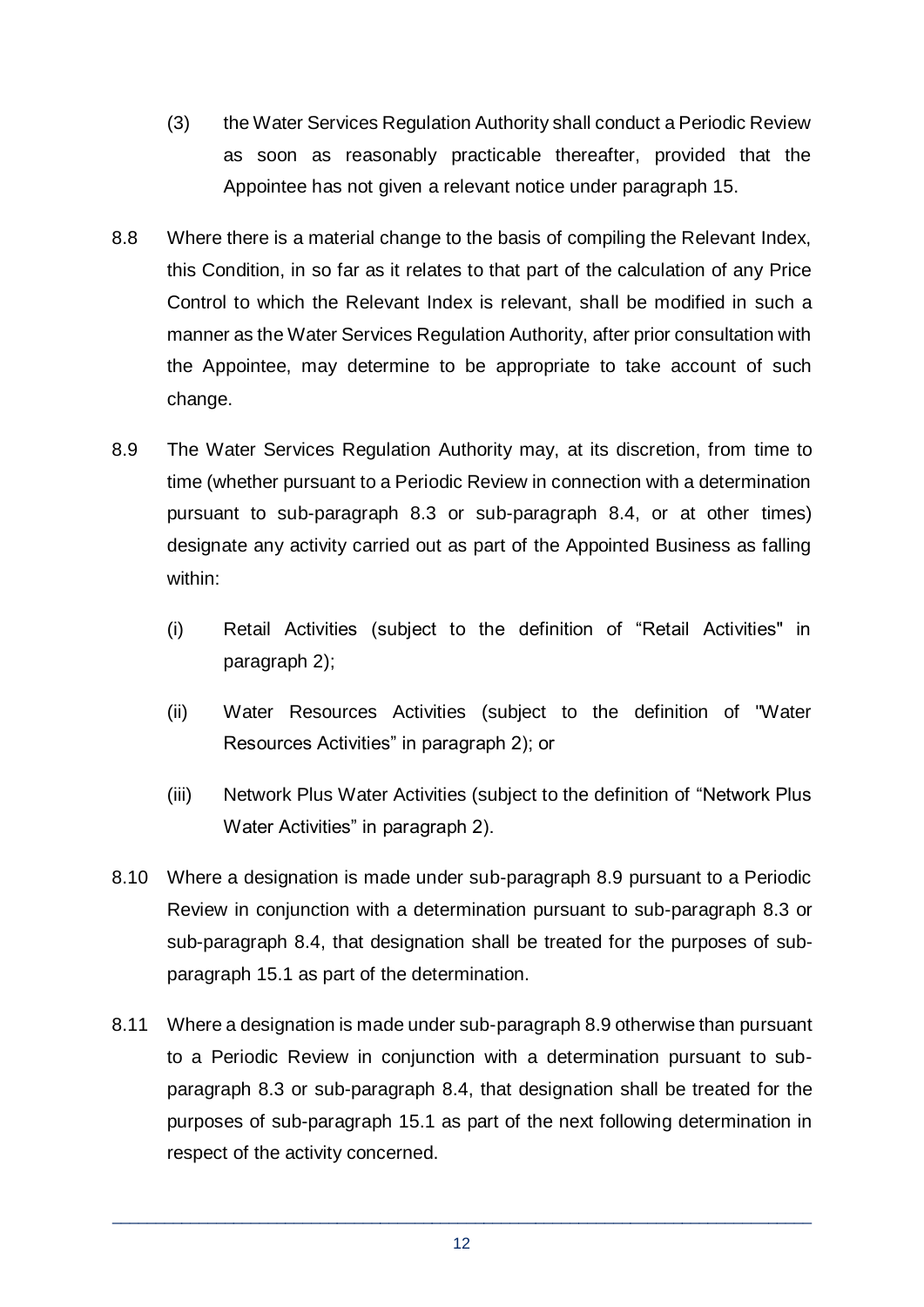#### 9 Non Retail Charges Publication

9.1 The Appointee may from time to time be required to publish charges fixed for the purposes of demonstrating compliance with the Price Controls determined in respect of its Water Resources Activities and Network Plus Water Activities. Such requirement shall be made by way of a notice from the Water Services Regulation Authority to the Appointee specifying the information to be provided, the method of publication, the time by which publication is required (being a reasonable period of time) and the period for which the published charges are to be effective. The Appointee shall comply with the said requirement by notice and adhere to the charges accordingly published.

# 10 Periodic Reviews relating to the Appointed Business where a Termination Notice has been given

- 10.1 Where a Termination Notice has been given by the Secretary of State to the Appointee, the Appointee may refer to the Water Services Regulation Authority for determination by it the question whether, on the assumption that such a Termination Notice had not been given, (but subject thereto, having regard to all the circumstances which are relevant in the light of the principles which apply by virtue of Part I of the Water Industry Act 1991 in relation to the Water Services Regulation Authority's determination or determinations, including, without limitation any change in circumstance which has occurred since the most recent one or more Periodic Reviews or which is to occur), the Price Controls, and in the case of Retail Activities and Water Resources Activities, the nature, form and level of one or more Price Controls should be changed (and if so what change should be made to the relevant Price Control or Price Controls and, in the case of Retail Activities and Water Resources Activities, to the nature, form and level of the relevant Price Control or Price Controls) for one or more periods (as decided by the Water Services Regulation Authority) of consecutive Charging Years starting with the Charging Year starting 1 April last before the Termination Notice is to expire.
- 10.2 A reference to the Water Services Regulation Authority under this paragraph 10 shall be made by notice given to the Water Services Regulation Authority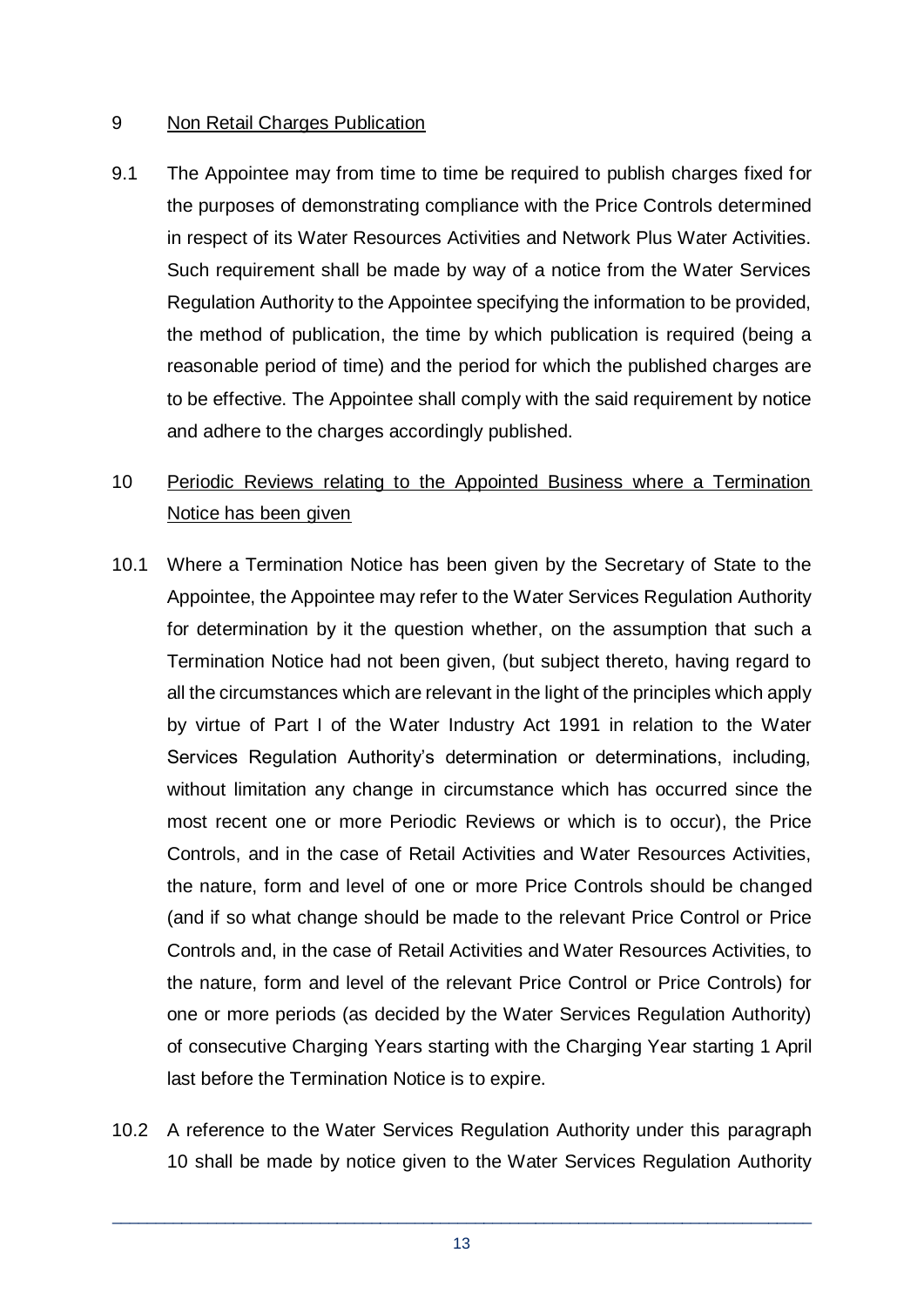not earlier than 1 July and not later than 14 July in the Charging Year next but one before that commencing on the said 1 April.

# **Part 3A Performance Measure Adjustments**

- 11.1 This Part 3A applies where the Water Services Regulation Authority has notified the Appointee by 31 December in the Charging Year before the Review Charging Year that a Price Control determined under sub-paragraph 8.3 in respect of the Appointee's Retail Activities or sub-paragraph 8.4 in respect of the Appointee's Water Resources Activities or Network Plus Water Activities may be adjusted to reflect the Appointee's performance in relation to a specific Performance Commitment.
- 11.2 The Appointee may by notice to the Water Services Regulation Authority refer for a determination under this Part the question set out in sub-paragraph 11.5 or the Water Services Regulation Authority may make a determination under this Part of the question set out in sub-paragraph 11.5 on its own initiative.
- 11.3 Any such reference by the Appointee must be made no later than 15 August in the year before the first Charging Year for which any adjustment to a Price Control is sought.
- 11.4 Any such determination by the Water Services Regulation Authority must be made no later than 15 November in the year before the first Charging Year for which any adjustment to a Price Control would take effect.
- 11.5 Under this Part the Water Services Regulation Authority may determine the question of whether there should be a change to the revenue allowed under, or, as the case may be, the level of, any Price Control determined under subparagraph 8.3 in respect of the Appointee's Retail Activities or sub-paragraph 8.4 in respect of its Water Resources Activities or Network Plus Water Activities for the following and any subsequent Charging Year and, if so, the amount of such change.
- 11.6 The Appointee shall furnish to the Water Services Regulation Authority such Information as the Water Services Regulation Authority may reasonably require for the purpose of making a determination pursuant to this Part.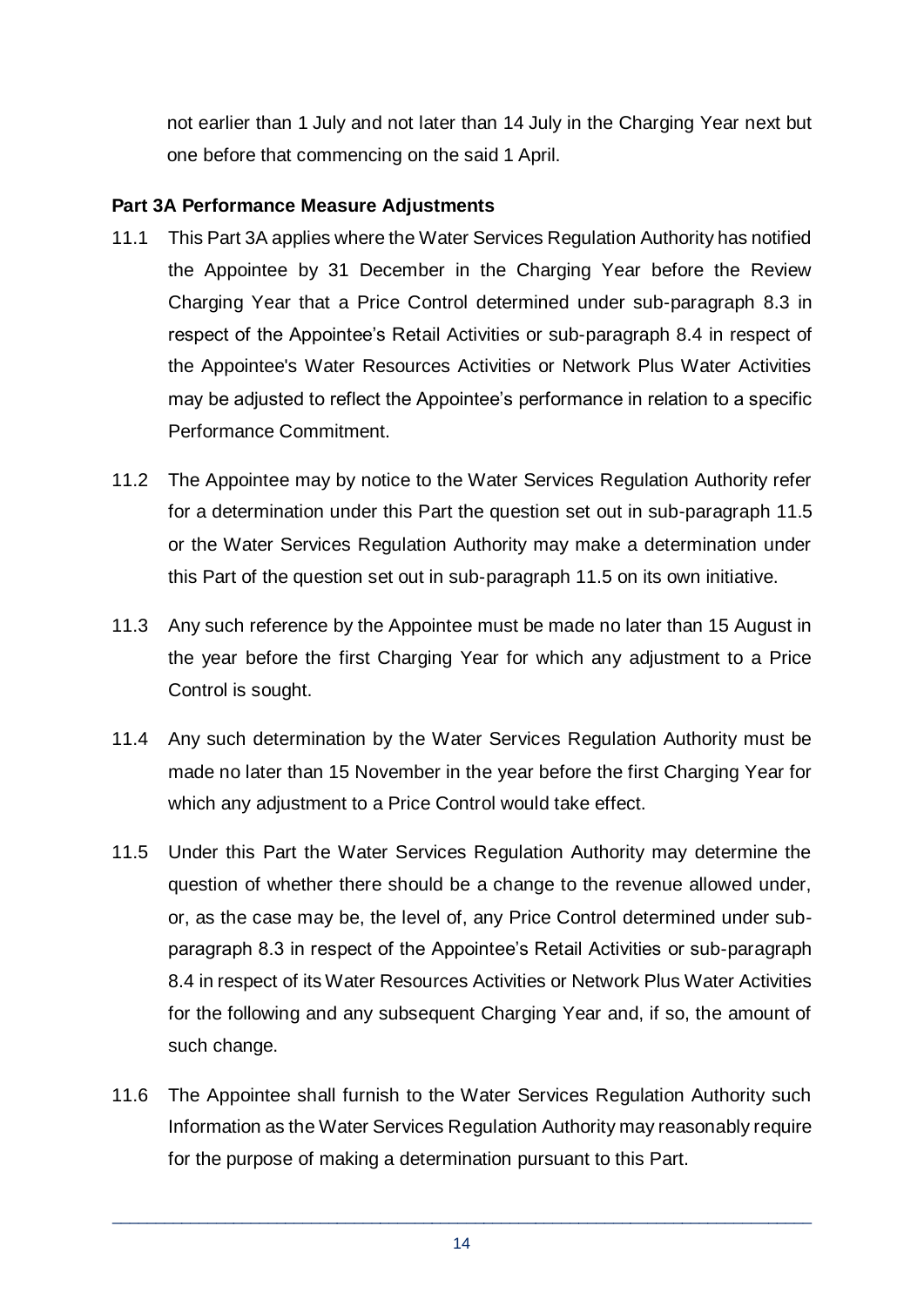- 11.7 In making a determination pursuant to this Part, the Water Services Regulation Authority shall:
	- (a) consider the Appointee's performance in relation to each relevant Performance Commitment in the period for which performance is being assessed and, in deciding for which Charging Year or Charging Years an adjustment to a Price Control should be made, shall consider both that and the Appointee's expected performance in the current year or one or more future years up to, but not including, the next Review Charging Year; and
	- (b) take account of the adjustments to the relevant Price Control which the Water Services Regulation Authority notified to the Appointee under sub-paragraph 11.1 above in relation to each relevant Performance Commitment in question.
- 11.8 In this Part "**Performance Commitment**" means a target or other measure of the performance of the Appointee in relation to the carrying out of the Regulated Activities that the Water Services Regulation Authority has notified to the Appointee by 31 December in the Charging Year before the Review Charging Year or which is set by the Competition and Markets Authority following a determination under paragraph 15.
- 11.9 In this Condition references to a "**Price Control**" include a Price Control that has been changed in accordance with a determination made under this Part.
- 11.10 Where a notification of a Performance Commitment is made for the purposes of sub-paragraph 11.1, that notification shall be treated for the purposes of subparagraph 15.1 (regarding references to the Competition and Markets Authority) as part of the relevant determination made under sub-paragraph 8.3 or sub-paragraph 8.4.
- Part IV. Interim Determinations
- 12 Matters of interpretation and construction which apply for the purposes of this Part IV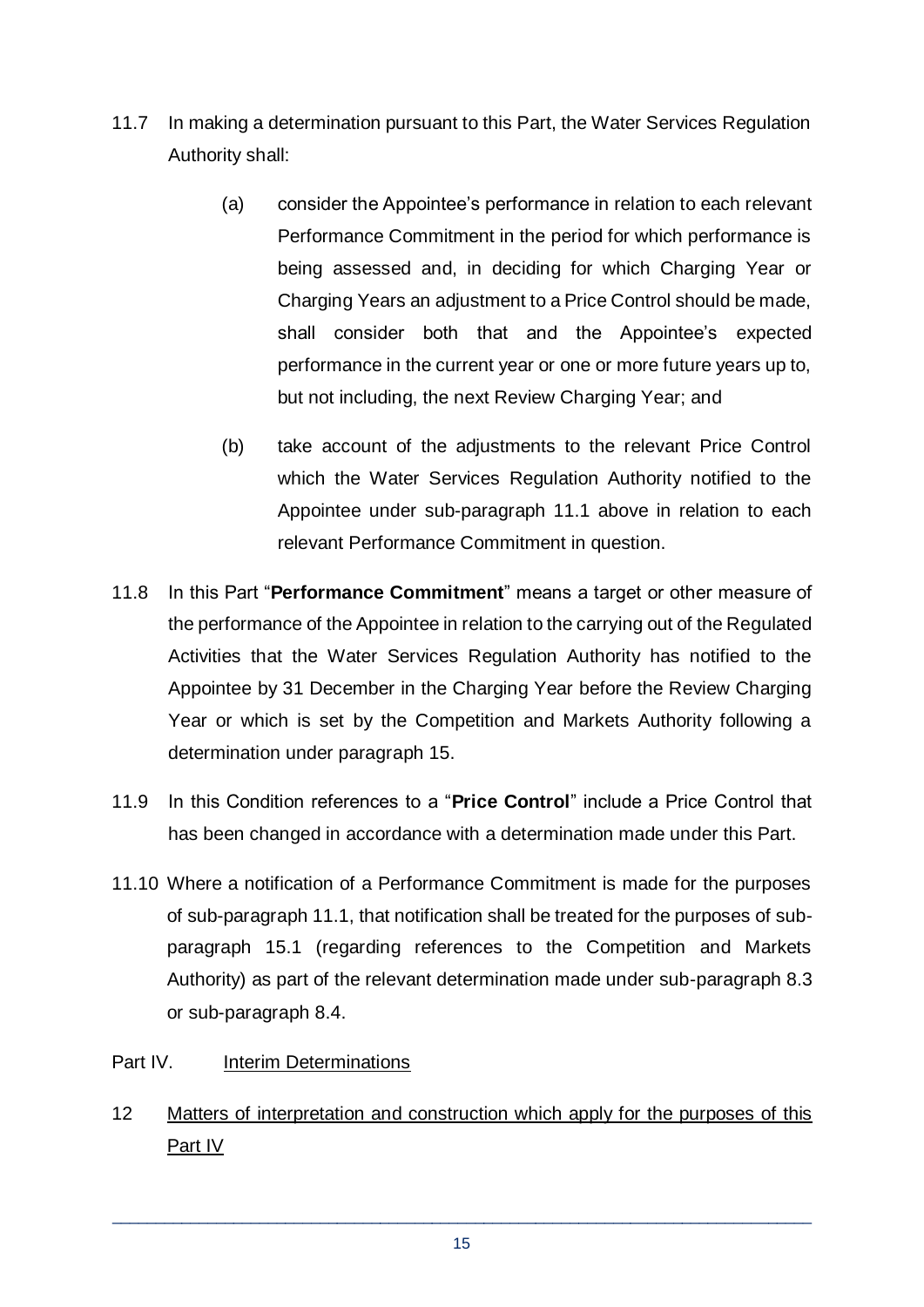#### 12.1 In this Part of this Condition:

"**the Appropriate Discount Rate**" means such rate of return upon borrowing as, at the time at which the Appropriate Discount Rate falls to be applied from time to time under this Condition, investors and creditors would reasonably expect of a properly managed company holding the Appointment whose sole business consists of being a water undertaker and, without excluding other considerations which may also be relevant, having its equity share capital listed on The London Stock Exchange, and the same Appropriate Discount Rate shall be applied for all purposes in determining questions the subject of the same reference (including questions determined by the Water Services Regulation Authority under paragraph 14 when it determines questions referred to it by the Appointee under paragraph 13);

"**equity share capital**" has the same meaning as in the Companies Act 2006;

"**making a Relevant Determination**" means, as regards each Price Control to which an Interim Determination relates or is to relate, making one or more determinations pursuant to sub-paragraph 8.3 or sub-paragraph 8.4, pursuant to a Periodic Review, as to that Price Control, or making any subsequent Interim Determination as to whether the level of that Price Control should be changed (and, if so, what change should be made to the level of the Price Control or Price Controls), and "**Relevant Determination**" shall be construed accordingly;

"**Net Present Value**" means the net present value calculated as at 30 September in the year in which the relevant Reference Notice is given or, where in any year no Reference Notice is given under paragraph 13 but the Water Services Regulation Authority gives a notice to the Appointee under paragraph 14, as at 30 September in the year in which the Water Services Regulation Authority gives the notice, by discounting subsequent cash flows and inflating earlier cash flows at the Appropriate Discount Rate, assuming all cash flows in any Charging Year occur on 30 September in that Charging Year;

a "**Notified Item**" is any item notified by the Water Services Regulation Authority to the Appointee as not having been allowed for (either in full or at all) in making a Relevant Determination; and for the purpose of this definition: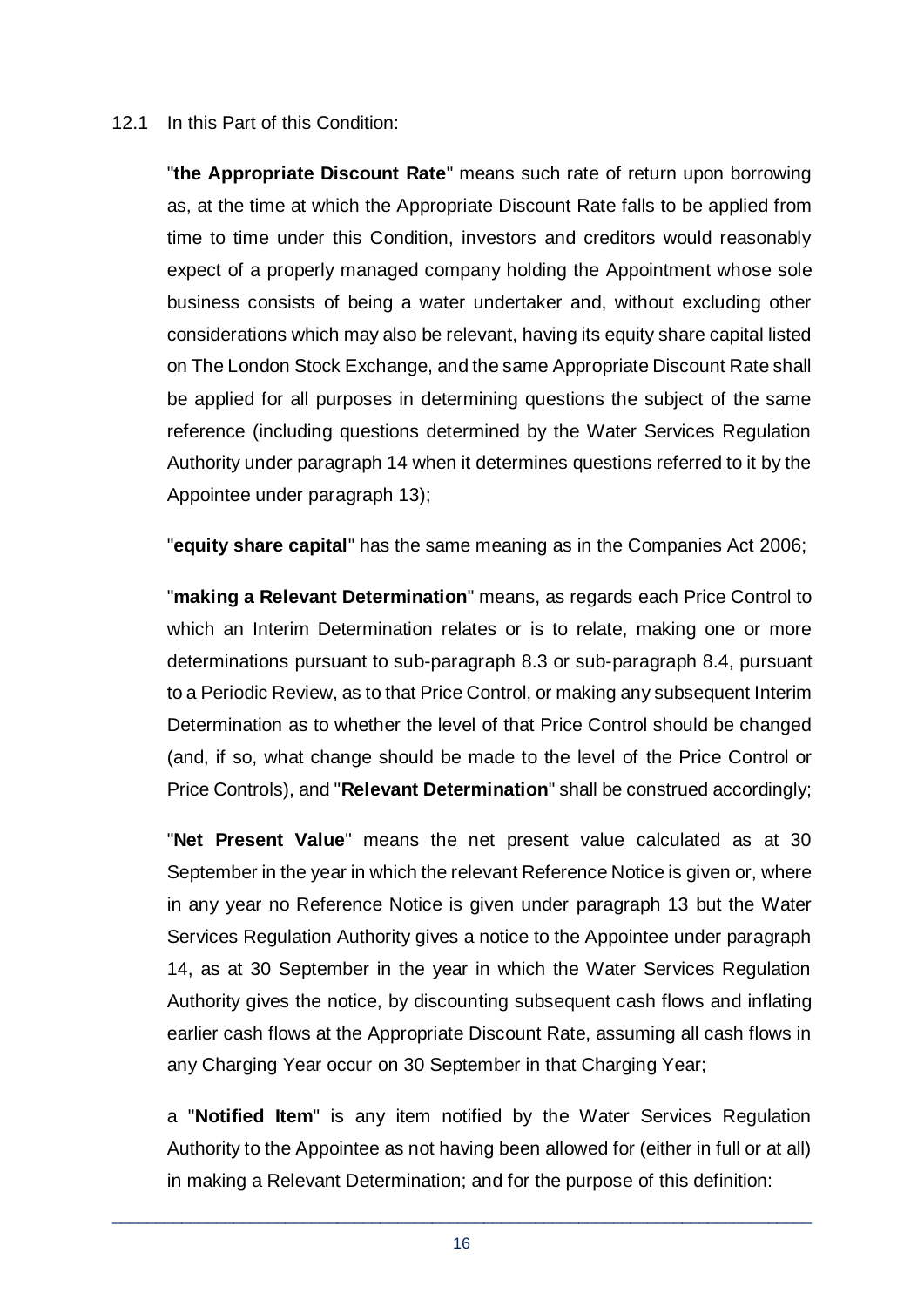- (a) where any such item was not allowed for in full then it shall only be a Notified Item to the extent that it was not allowed for; and
- (b) where, in determining whether the Relevant Determination should be changed (and if so what change should be made to it), the Water Services Regulation Authority, or, as the case may be, the Competition and Markets Authority, allows for any such item as was previously so notified by the Water Services Regulation Authority then references in this Condition to Notified Items and Relevant Items shall be taken, for the purposes of any subsequent Interim Determination, to exclude such item to the extent that the Water Services Regulation Authority, or, as the case may be, the Competition and Markets Authority, allowed for it as aforesaid;

#### a "**Relevant Change of Circumstance**" is any of the following:

- (1) (a) the application to the Appointee of any legal requirement; and
	- (b) any change to any legal requirement which applies to the Appointee (including any legal requirement ceasing to apply, being withdrawn or not being renewed);
- (2) either of the following circumstances for any Charging Year in respect of which the Secretary of State, or, as the case may be, the Water Services Regulation Authority, notified the Appointee that variations in value received or expected to be received from Relevant Disposals of Land shall constitute a Relevant Change of Circumstance:
	- (a) where for any Charging Year the value received or expected to be received from a Relevant Disposal of any Identified Land is, or is expected to be, different from the value which the Secretary of State, or, as the case may be, the Water Services Regulation Authority, notified the Appointee was the value attributable to a Relevant Disposal of that Identified Land for that Charging Year which had been allowed for in making a Relevant Determination; or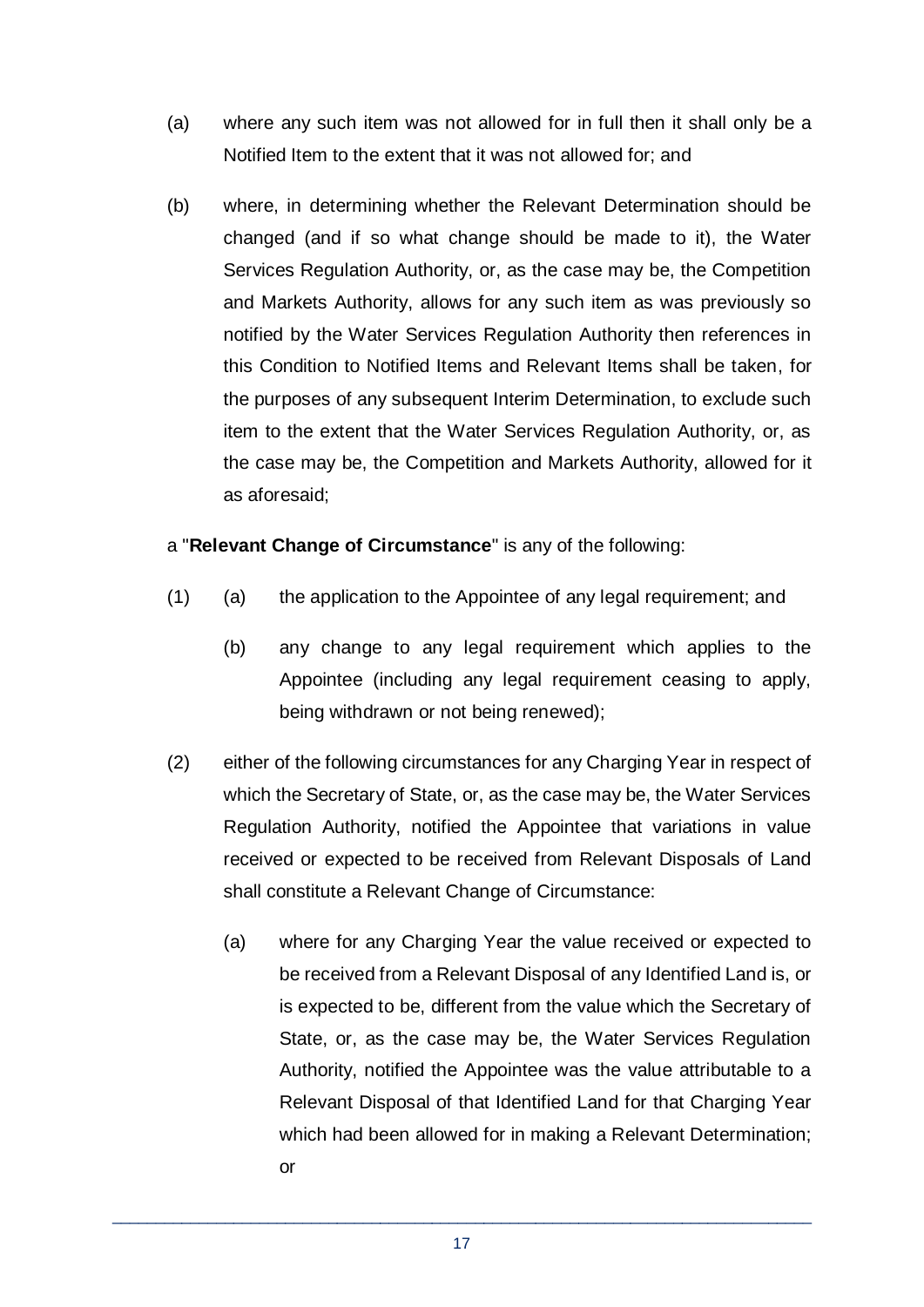(b) where for any Charging Year, and to the extent not taken into account under (a) above, the aggregate value received or expected to be received from Relevant Disposals of Nonidentified Land is, or is expected to be, different from the value which the Secretary of State, or, as the case may be, the Water Services Regulation Authority, notified the Appointee was the value attributable to Relevant Disposals of Non-identified Land for that Charging Year which had been allowed for in making a Relevant Determination

and so that any notification by the Water Services Regulation Authority for the purposes of this sub-paragraph (2) shall be relevant for the purposes of this sub-paragraph (2) to the exclusion of any earlier notification by the Secretary of State or the Water Services Regulation Authority for the purposes of this sub-paragraph (2) to the extent that the first mentioned notification is made in respect of matters in respect of which that earlier notification was made.

For the purposes of this sub-paragraph (2):

- (i) "**Identified Land**" means any piece or parcel of protected land identified in any such notification referred to in (a) above as is relevant for the time being for the purposes of this sub-paragraph (2) as being included in that notification, not being, or being part of, a piece or parcel of land which has previously been the subject of a transfer under paragraph 7 of Condition K;
- (ii) "**land**" includes any interest or right in or over land;
- (iii) "**Non-identified Land**" means any piece or parcel of protected land, not being, or being part of:
	- (A) a piece or parcel of protected land identified in any such notification referred to in (a) above as is relevant for the time being for the purposes of this sub-paragraph (2); or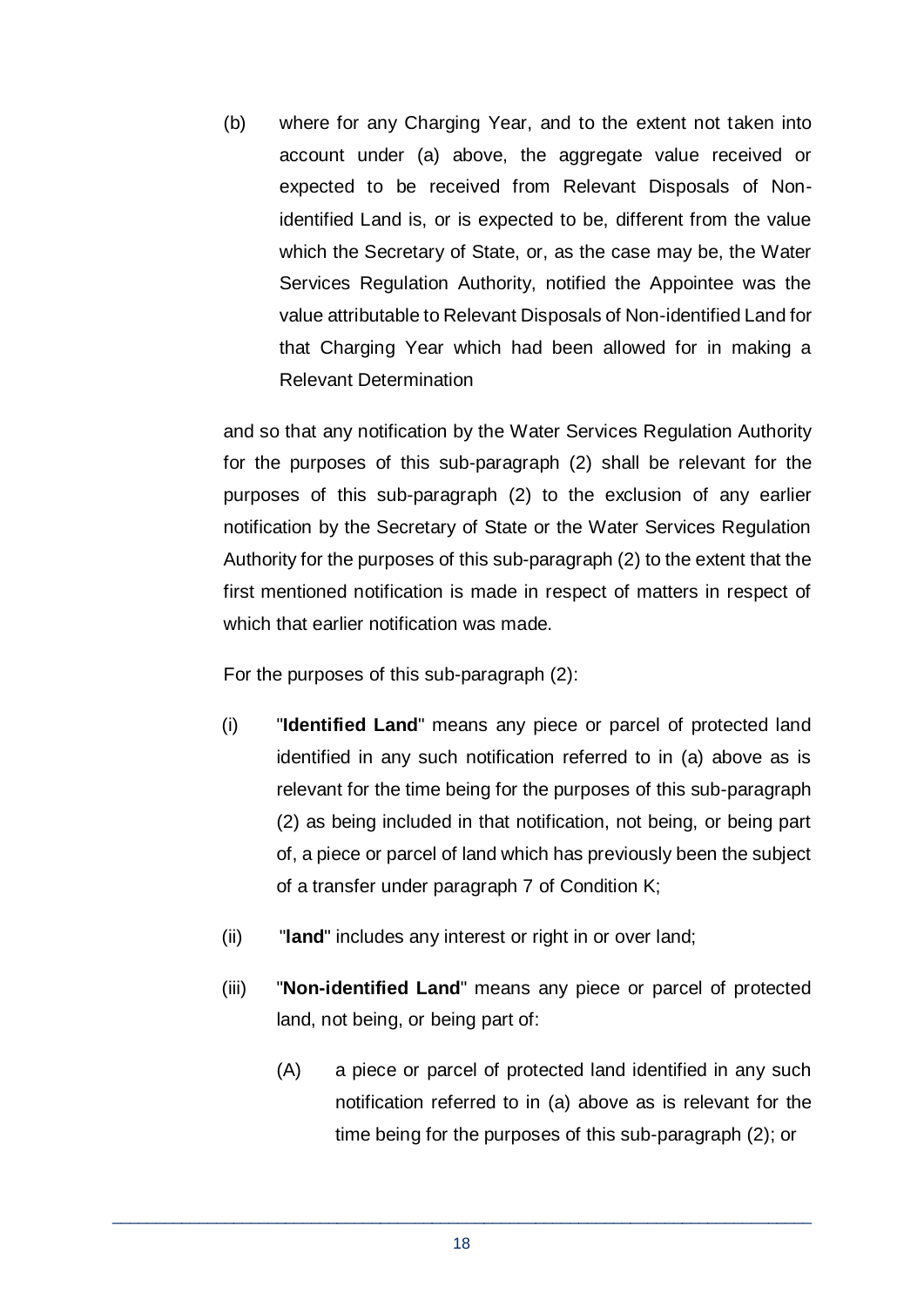- (B) a piece or parcel of protected land which has previously been the subject of a transfer under paragraph 7 of Condition K;
- (iv) "**protected land**" and "**disposal**" have the meanings respectively given to them in section 219 of the Water Industry Act 1991;
- (v) a "**Relevant Disposal**" means and includes any disposal by the Appointee;
- (vi) a "**Relevant Disposal of Land**" means and includes a Relevant Disposal of Identified Land and a Relevant Disposal of Nonidentified Land;
- (vii) "**value**" includes value of any kind including, without limitation, cash, the value of real or personal property or any interest in such property, the value of any right or benefit (actual or prospective) and the value of any release, in whole or in part, of any obligation or claim, provided that to the extent that any property, right or benefit shall consist of a right to receive cash or any other asset then no value shall be attributed to that property, right or benefit but the cash or other asset the subject thereof shall be included and treated as value received or expected to be received in the Charging Year in which it is received or expected to be received;
- (viii) references to "**value received or expected to be received**" shall be construed so as to include receipts by, and grants to, the Appointee, any Associated Company or any other business in which either the Appointee or any Associated Company has a material direct or indirect interest;
- (ix) in the case of a right or benefit, but subject to the proviso to (vii) above, value shall be deemed to have been received at the time the right is granted or the benefit arises;
- (3) where: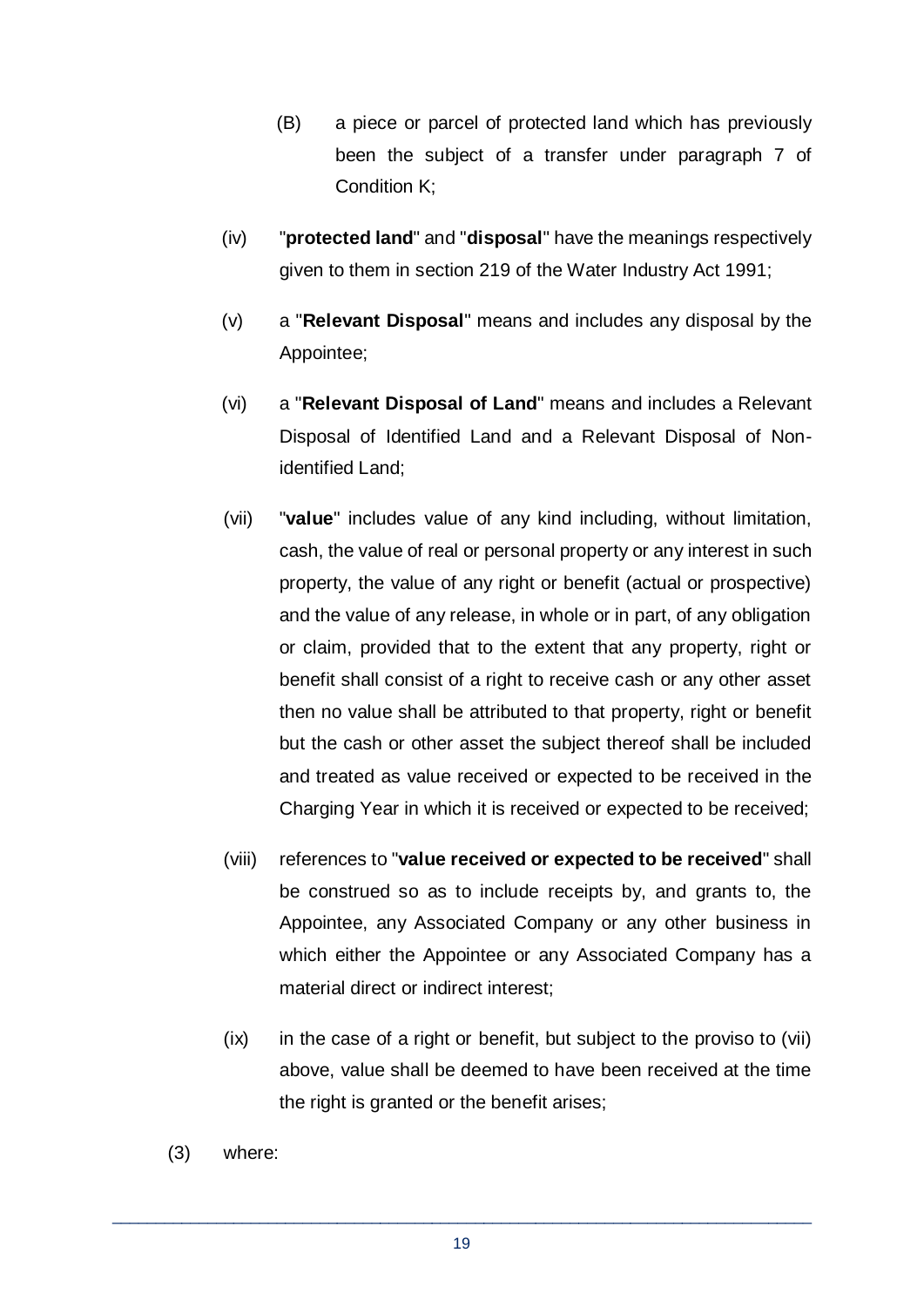- (i) in making a Relevant Determination, an amount has been allowed for on account of steps taken or to be taken for the purpose of securing or facilitating compliance with a legal requirement (not being one to comply with which the Appointee has determined to make a change to the basis on which it charges customers for water supply services) or achieving a service standard adopted or to be adopted by the Appointee; and
- (ii) in any such case:
	- (A) the Appointee has not taken (by the date by which it was assumed for the purposes of assessing the amount allowed for as aforesaid it would take those steps) any or all of those steps which, for the purpose of assessing the amount allowed for as aforesaid, it was assumed it would take; and
	- (B) as a result, the amount allowed for as aforesaid is substantially greater than the sum of (a) the costs (if any) actually incurred by the Appointee for the relevant purpose specified in (i) above and (b) so much (if any) of that amount as has been otherwise offset by prudent management of the capital programme; and
	- (C) that purpose has not been otherwise achieved;

a "**Relevant Item**" is any of the following:

- (1) A Relevant Change of Circumstance (other than a Relevant Change of Circumstance falling within sub-paragraph (2) of the definition);
- (2) A Notified Item; and
- (3) A Relevant Disposal of Land

and references to a Relevant Item are to a Relevant Change of Circumstance (other than a Relevant Change of Circumstance falling within sub-paragraph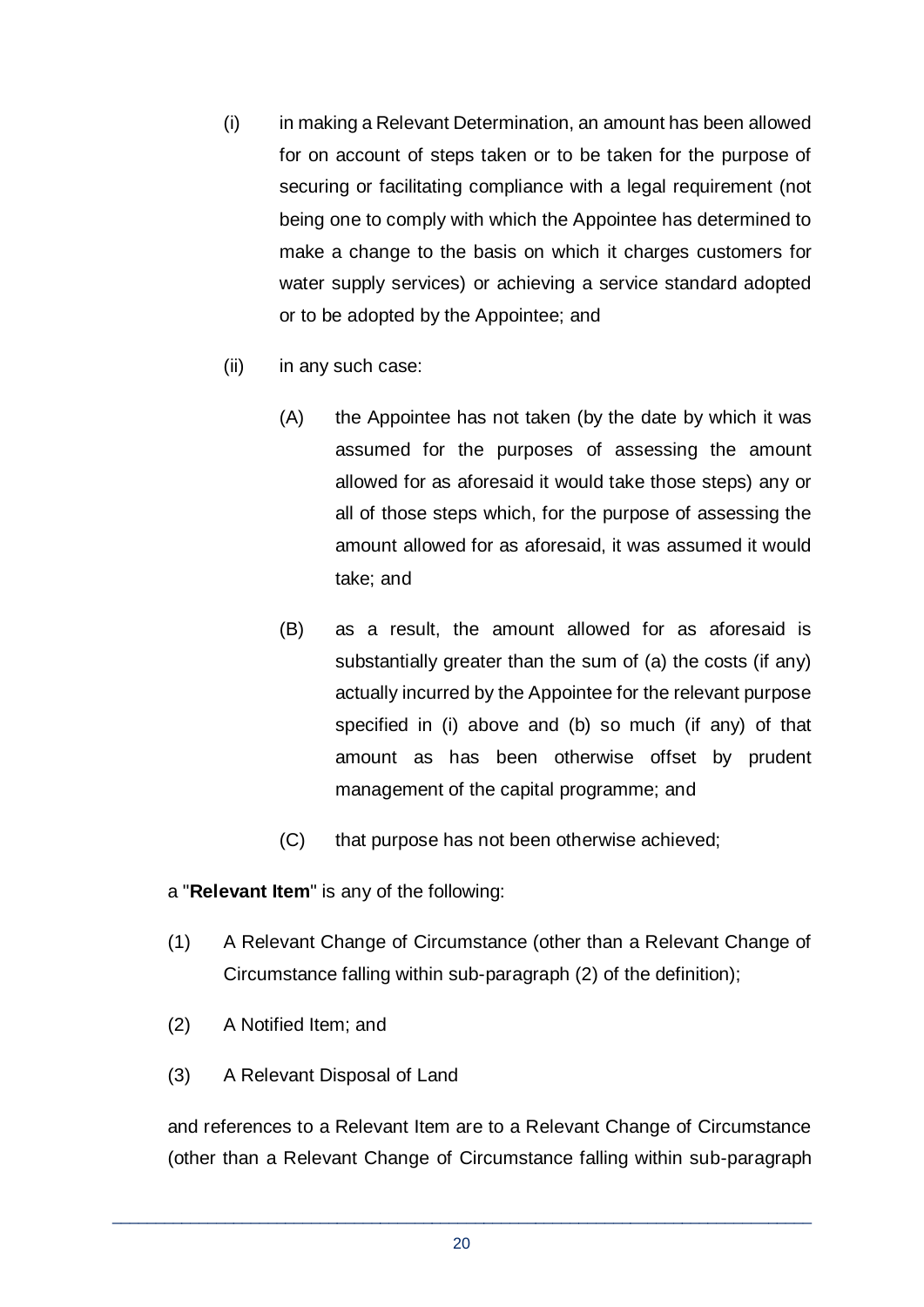(2) of the definition), a Notified Item or a Relevant Disposal of Land as the context may require.

- 12.2 In the definition of a "Relevant Change of Circumstance" and for the purpose of that definition:
	- (1) a "**legal requirement**" is any of the following:
		- (a) any enactment or subordinate legislation to the extent that it applies to the Appointee in its capacity as a water undertaker (and for this purpose, but without prejudice to the generality of the foregoing, "subordinate legislation" includes any order made under section 18 of the Water Industry Act 1991 and any authorisation granted, approval given, or prohibition imposed, by the Secretary of State under The Water Supply (Water Quality) Regulations 2016);
		- (b) any regulation made by the Council or the Commission of the European Union to the extent that it applies to the Appointee in its capacity as a water undertaker, or decision taken by the said Commission which is binding on the Appointee in its capacity as a water undertaker and to the extent that it is so binding;
		- (c) any licence, consent or authorisation given or to be given by the Secretary of State, the Environment Agency or other body of competent jurisdiction to the Appointee for the purpose of carrying on any of the functions of a water undertaker;
		- (d) any undertaking given by the Appointee to, and accepted by, the Secretary of State or, as the case may be, the Water Services Regulation Authority for the purposes of section 19(1)(b) of the Water Industry Act 1991;
		- (e) other than any such undertaking as is referred to in (d), any undertaking given by the Appointee to any enforcement authority,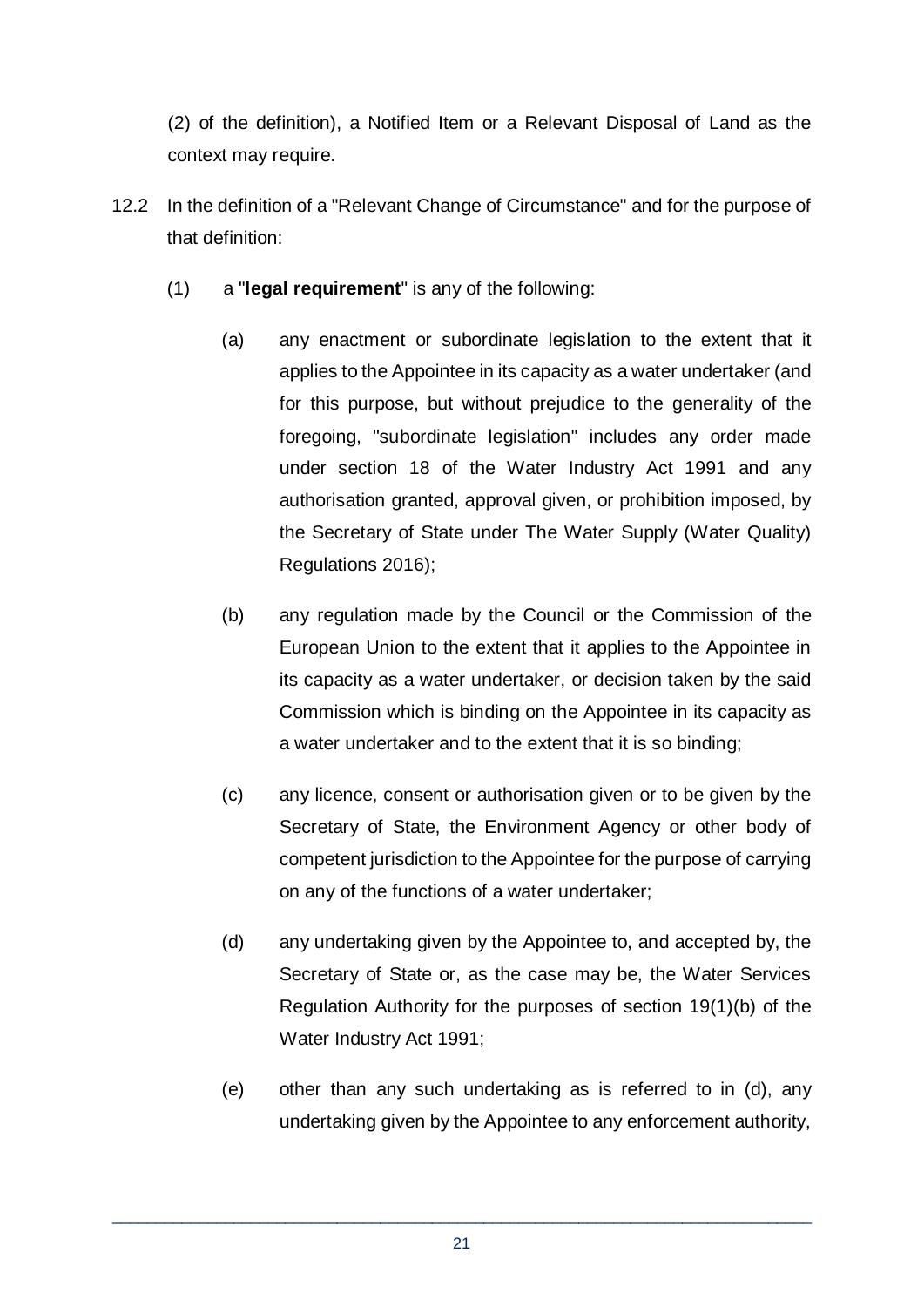and accepted by that enforcement authority, to take all such steps:

- (i) as are specified by that enforcement authority to be necessary or appropriate for the Appointee to take for the purpose of securing or facilitating compliance with any legal requirement in relation to which that enforcement authority is the enforcement authority; or
- (ii) the taking of which is specified by that enforcement authority to be a condition or requirement of granting or renewing any such licence, consent or authorisation as is referred to in (c) or agreeing not to withdraw the same;
- (f) the Conditions of these Appointments; and
- (g) any interpretation of law, or finding, contained in any judgment given by a court or tribunal of competent jurisdiction in respect of which the period for making an appeal has expired which requires any legal requirement falling within (a) to (f) above to have effect in a way;
	- (i) different to that in which it previously had effect; or
	- (ii) different to that in which it was taken to have effect:
		- (A) for the purpose of making a Relevant Determination or, as the case may be,
		- (B) in determining whether a Relevant Determination should be changed

but so that nothing in sub-paragraphs (a) to (g) above shall apply so as to include:

(i) any such legal requirement as is referred to in section 41 of the Environment Act 1995, or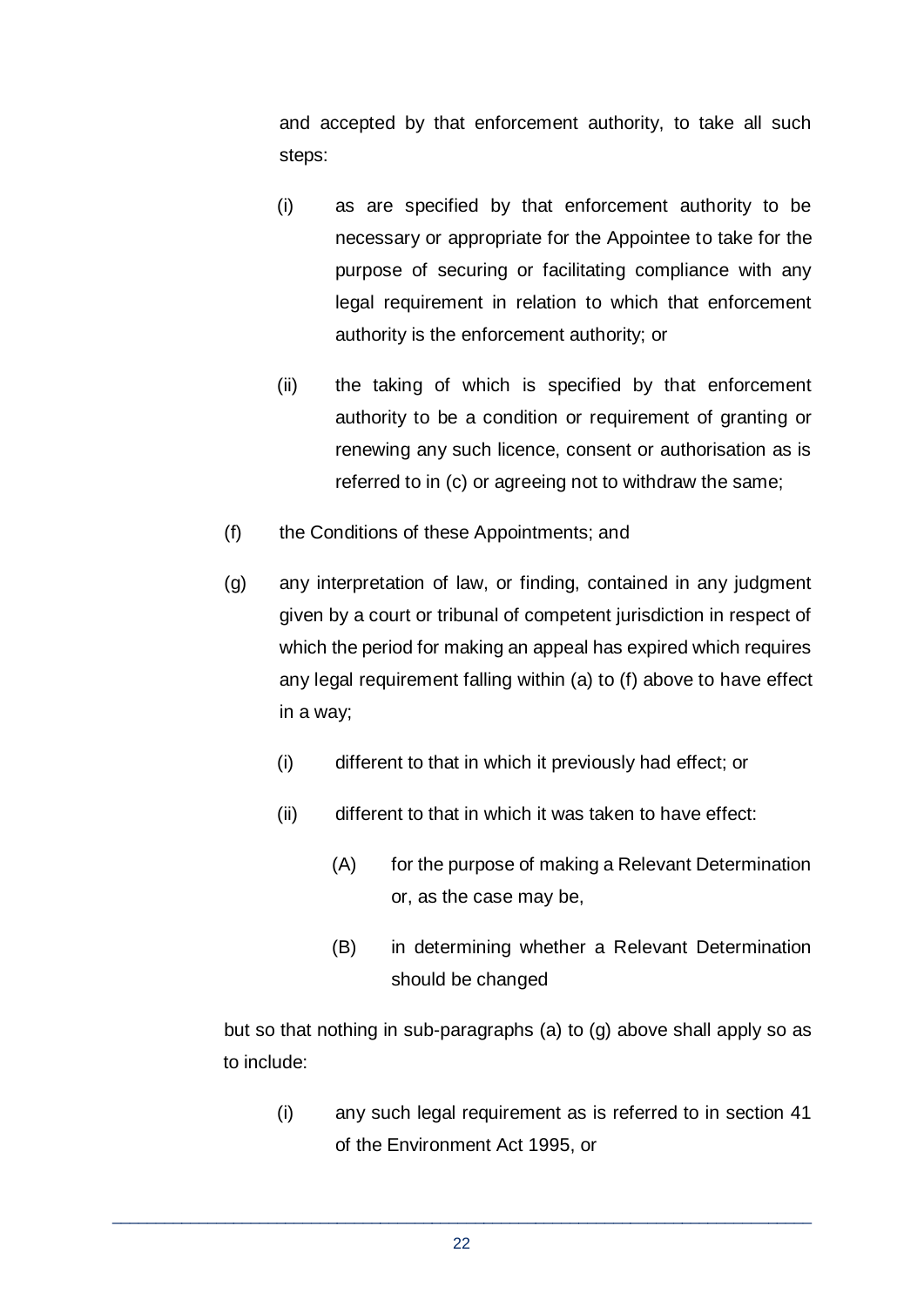(ii) that section

to the extent in either case that they require the Appointee to pay fees or charges to the relevant enforcement authority; and

- (2) "**enforcement authority**" means any person or body having jurisdiction to enforce or to take action under or in respect of the relevant legal requirement.
- 12.3 In paragraph 13 and in the definition of a "Relevant Change of Circumstance":
	- (1) references to costs include references to expenditure and loss of revenue and references to costs being incurred include references to expenditure being made and loss of revenue being suffered;
	- (2) references to receipts include references to receipts, cash or other assets of any sort, whether of a capital or revenue nature and including receipts of grants, contributions, gifts and loans; and
	- (3) without prejudice to sub-paragraph (1) above, "Operating Expenditure" in sub-paragraph 13.2(6) includes third party services as defined in pro forma A7 and A8 of the Water Services Regulation Authority's Regulatory Accounting Guideline 3.07. For the avoidance of doubt, depreciation, the write-down/off of assets, the profits/loss on disposal of assets and infrastructure renewals expenditure or charges are excluded.
- 12.4 (1) For the purposes of sub-paragraph 13.2(1) costs, receipts and savings shall be ascertained at the general price level prevailing, or expected to prevail, on 30 September in the year in which the Appointee gives notice under sub-paragraph 13.1, or the Water Services Regulation Authority gives notice under sub-paragraph 14.1.
	- (2) In sub-paragraphs 13.2(8) and 13.2(9) and sub-paragraph (3) below "**at Outturn Prices**", in relation to the amount of any Base Cash Flow or depreciation, means that amount as adjusted to take account of the actual or expected cumulative percentage change in the Relevant Index from that prevailing, or expected to prevail, on 30 September in the year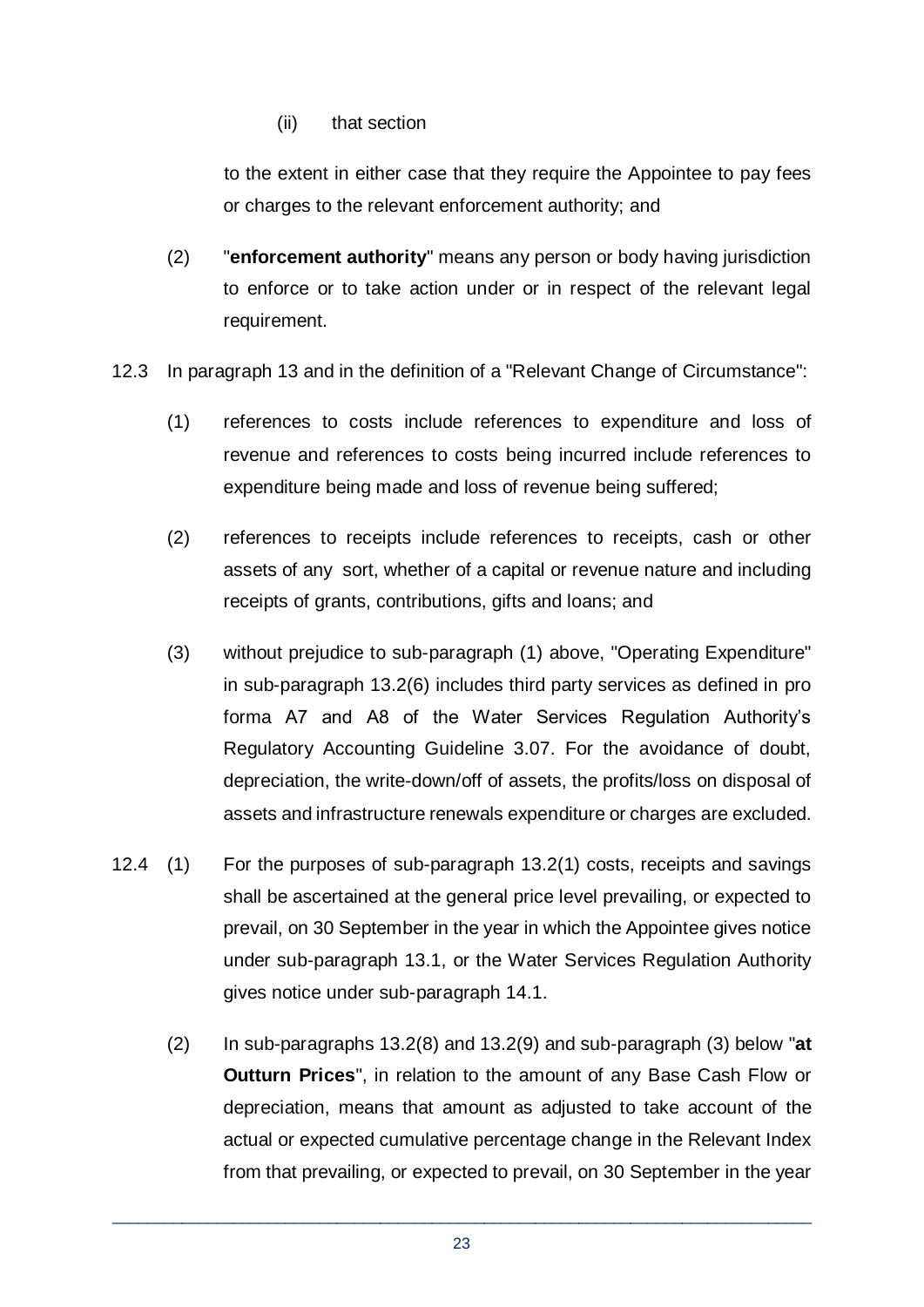in which the Appointee gives notice under sub-paragraph 13.1, or the Water Services Regulation Authority gives notice under sub-paragraph 14.1, up to and including that prevailing, or expected to prevail, on 30 September in the year in which the Base Cash Flow or depreciation occurred, or is expected to occur.

- (3) In sub-paragraph 13.2(8) "**Current Value**", in relation to any Base Cash Flow or depreciation at Outturn Prices, means that amount, as adjusted to take account of the actual or expected cumulative percentage change in the Relevant Index from 30 September in the year in which that Base Cash Flow or depreciation occurred or is expected to occur, up to and including 30 September in the relevant year.
- 12.5 For the purpose of section 13(5)(b) of the Water Industry Act 1991, the provisions of this Condition, to the extent that they relate to a Relevant Change of Circumstance falling within sub-paragraph (2) of that definition, are provisions of the Appointments which cannot be modified. This sub-paragraph shall cease to have effect if, but only if, this Condition ceases to contain any provision relating to changes to the Relevant Determination to allow for Notified Items and Relevant Changes of Circumstance.
- 13 References to the Water Services Regulation Authority relating to Notified Items and Relevant Changes of Circumstance and circumstances having a substantial effect on the Appointed Business
- 13.1 The Appointee may from time to time refer to the Water Services Regulation Authority for determination by it (having considered the proposals of the Appointee) the questions set out in sub-paragraph 13.2 or, as the case may be, sub-paragraph 13.3. Such reference shall be made by notice given to the Water Services Regulation Authority, which, in the case of the questions set out in sub-paragraph 13.2, shall be given in accordance with sub-paragraph 13.4. For the purposes of sub-paragraph 13.2 a single reference may be made in respect of any number of Notified Items and Relevant Changes of Circumstance and sub-paragraph 13.2 shall be construed accordingly.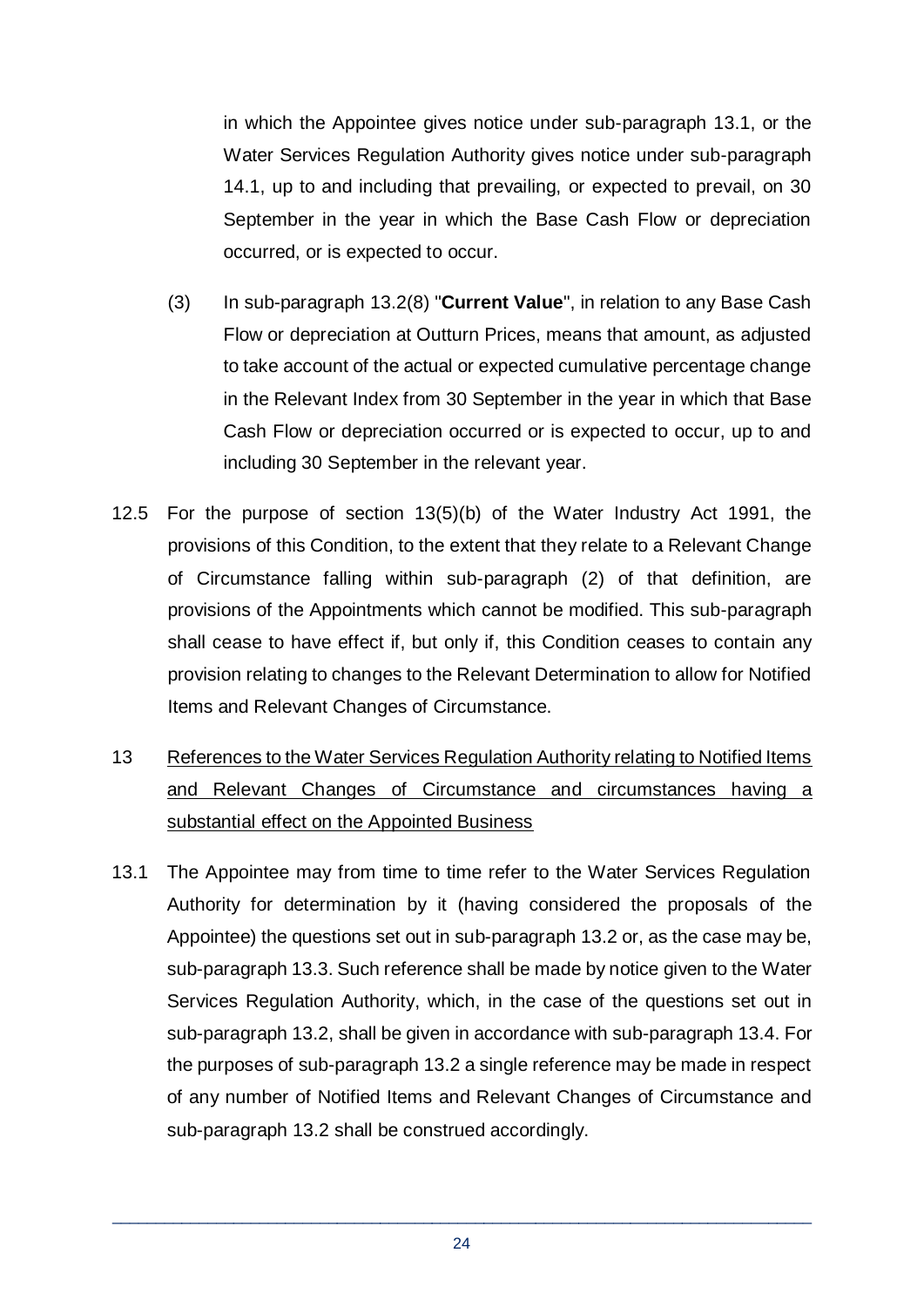- 13.2 In the case of a Notified Item or where there has been or is to be a Relevant Change of Circumstance all of the following:
	- (1) what are, or are likely to be, the costs, receipts and savings reasonably attributable to the Relevant Item and also, in the case of a Relevant Change of Circumstance falling within sub-paragraph (2) of the definition, the costs, receipts and savings reasonably connected with the Relevant Disposal of Land;
	- (2) except in the case of a Relevant Change of Circumstance falling within sub-paragraph (2) of the definition, to what extent:
		- (a) are the costs determined under (1) reasonably recoverable through charges for services provided, functions carried out by, and other activities of, the Appointee in its capacity as a water undertaker which are not Standard Charges for water supply (not being Excluded Charges);
		- (b) in the case of receipts and savings, is the Relevant Item relevant to services provided, functions carried out by, and other activities of, the Appointee as a water undertaker which are not water supply in respect of which the Appointee makes Standard Charges (not being Excluded Charges)

and where it is determined that such costs are reasonably recoverable as aforesaid or, as the case may be, that the Relevant Item is relevant as aforesaid, either in full or to an extent, then references hereafter to costs, receipts and savings reasonably attributable to a Relevant Item are to those costs, receipts and savings except to that extent;

- (3) both of the following:
	- (a) what costs reasonably attributable to, or connected with, the Relevant Item as determined under (1) and what timing of incurring of such costs are appropriate and reasonable for the Appointee in all the circumstances to incur and programme, or,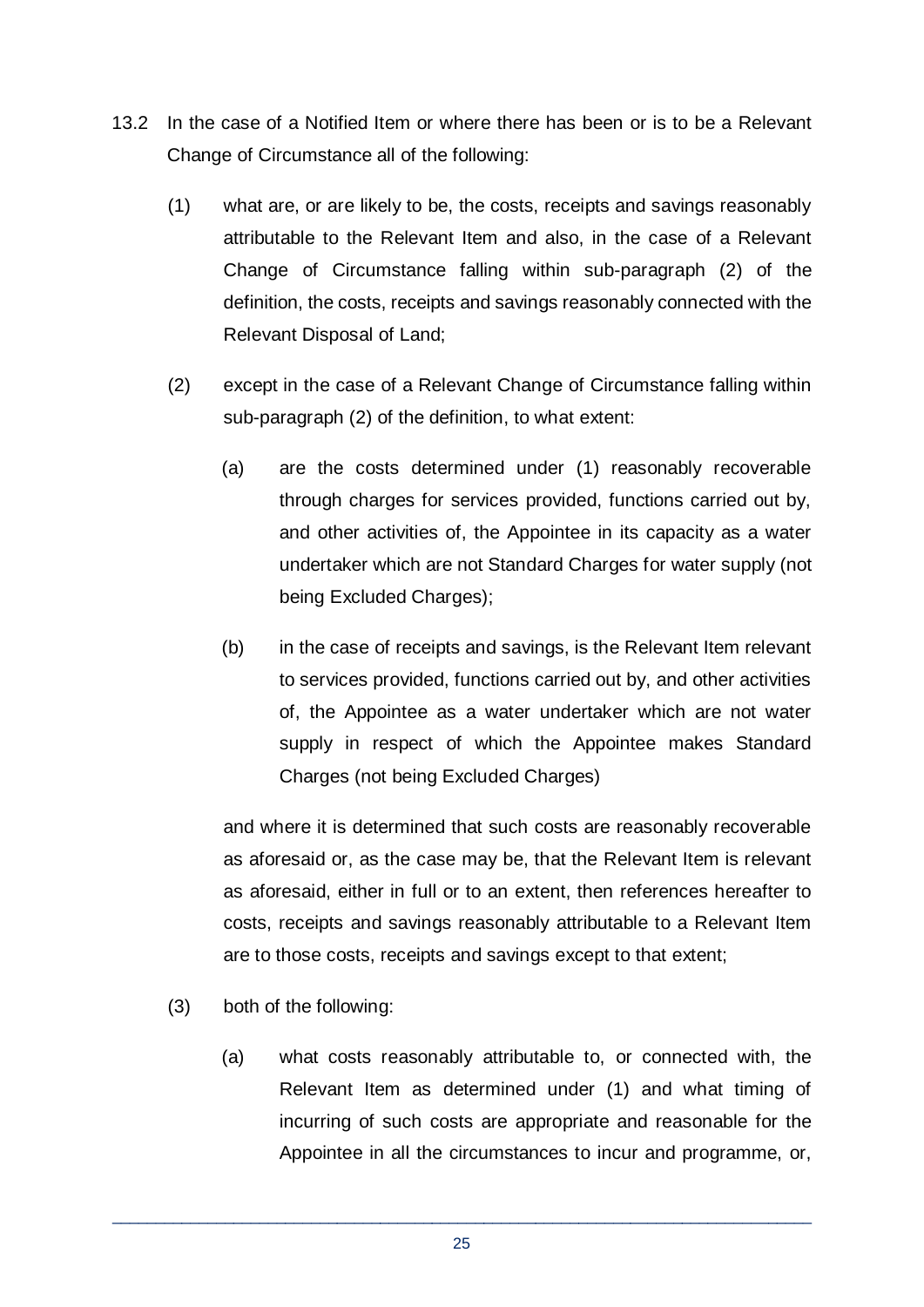as the case may be, to have incurred and programmed, by reason of the Relevant Item; and

(b) what receipts and savings reasonably attributable to, or connected with, the Relevant Item as determined under (1) and what timing of such receipts and savings is appropriate and reasonable for the Appointee in all the circumstances to achieve and programme or, as the case may be, to have achieved and programmed, by reason of the Relevant Item

and for the purpose of determining the separate amounts under (a) and (b), but without prejudice to the generality of the foregoing:

- (i) no account shall be taken of:
	- (A) any trivial amounts;
	- (B) any costs, to the extent that they would have been, or would be, avoided by prudent management action taken since the transfer date (and for this purpose what constitutes "prudent management action" shall be assessed by reference to the circumstances which were known or which ought reasonably to have been known to the Appointee at the relevant time);
	- (C) any savings achieved by management action taken since the transfer date over and above those which would have been achieved by prudent management action (and for this purpose what constitutes "prudent management action" shall be assessed by reference to the circumstances at the relevant time); or
	- (D) any amounts attributable to matters allowed for in making a Relevant Determination, except to the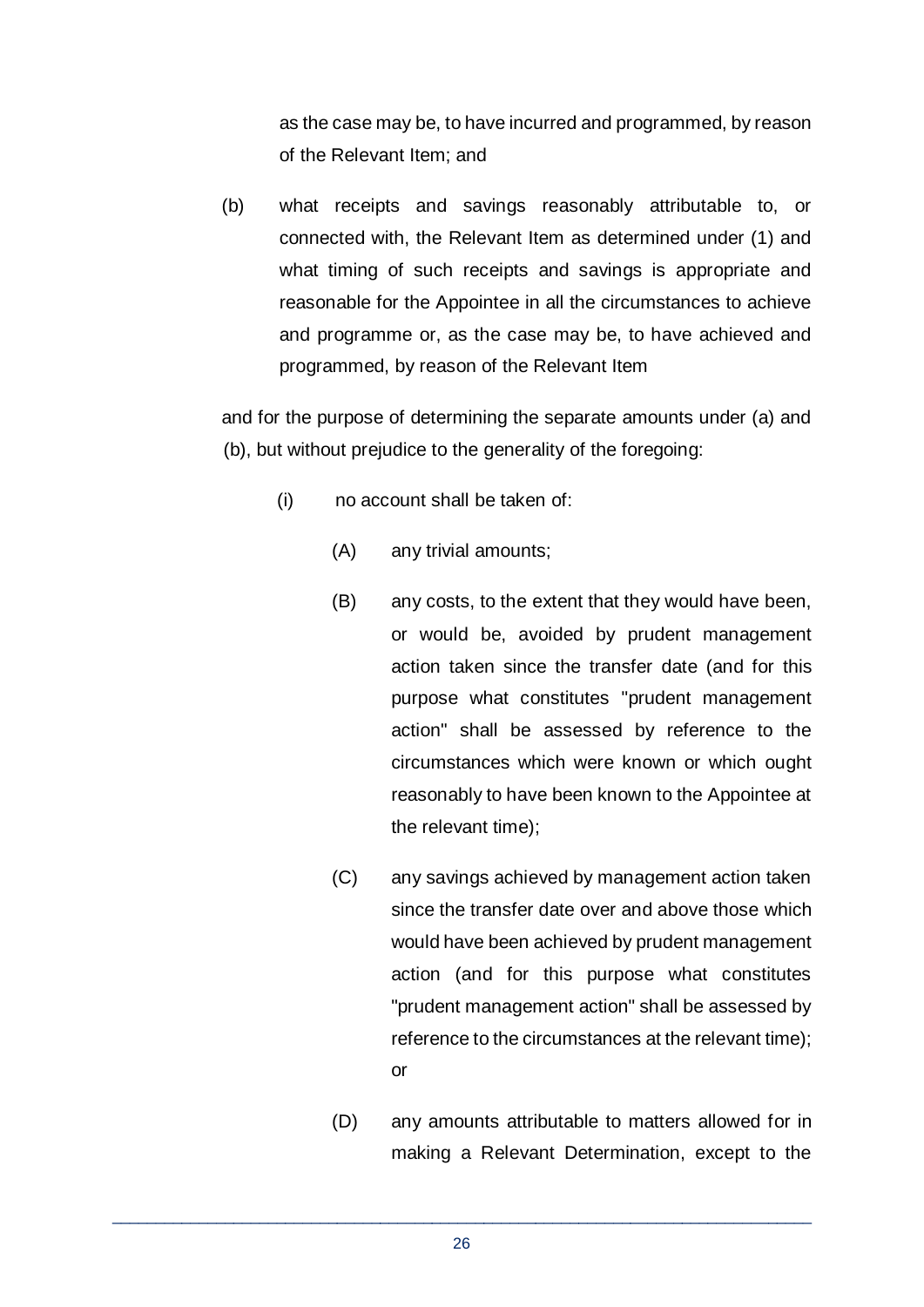extent that such amounts otherwise fall to be taken into account as amounts reasonably attributable to, or connected with, the Relevant Item under this subparagraph (3) and sub-paragraph (1) by virtue of the definition of a Notified Item and a Relevant Change of Circumstance; and

- (ii) in the case of a Relevant Change of Circumstance falling within sub-paragraph (1) of the definition, regard shall be had to whether either:
	- (a) the Secretary of State has notified the Water Services Regulation Authority of any change of policy, concerning any environmental or waterquality standard, which has been made since the last Relevant Determination; or
	- (b) the Appointee has itself given notice to the Water Services Regulation Authority of the application to it of, or any change to, any legal requirement, before referring that legal requirement to the Water Services Regulation Authority under sub-paragraph 13.1;
- (4) having determined under (3) the separate amounts of costs and of receipts and savings in respect of each Relevant Item, what are the annual cash flows thereof (costs being netted off against the amount of receipts and savings for this purpose) over each Charging Year included in the timing determined under (3) (those annual cash flows being hereinafter referred to as "**the Base Cash Flows**");
- (5) what is the annual aggregate of:
	- (a) one half of the Base Cash Flows in respect of Relevant Changes of Circumstance falling within sub-paragraph (2) of that definition; and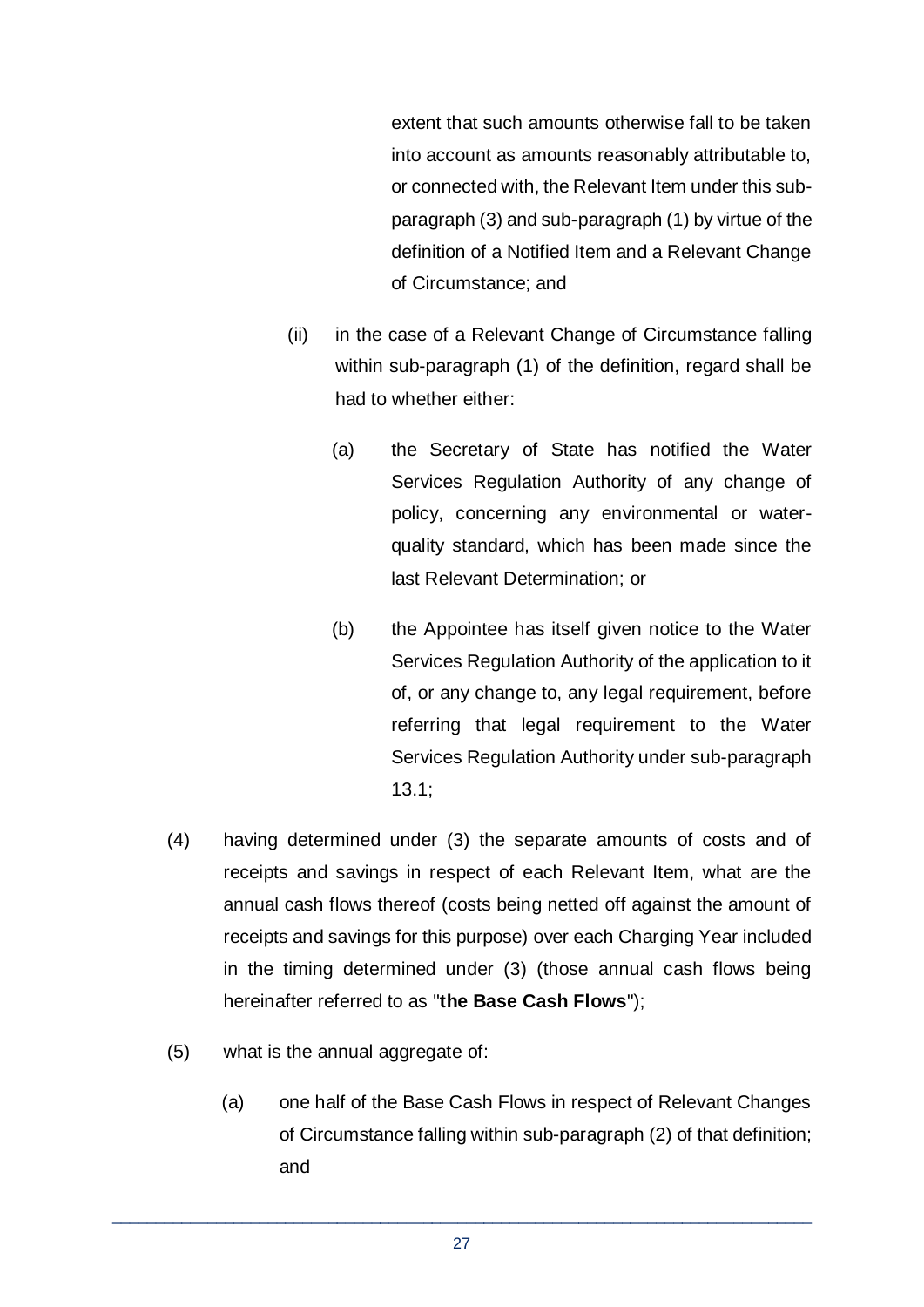(b) the Base Cash Flows in respect of all other Relevant Changes of Circumstance and Notified Items

in both cases the subject of the notice or notices under sub-paragraph 13.4 or sub-paragraph 14.1;

- (6) (a) where any part of an annual aggregate derived under subparagraph (5) consists of items to which (b) below does not apply, what is the Net Present Value of that part of the annual aggregate, calculated up to the start of the first of the Charging Years for which the next Periodic Review falls to be carried out:
	- (b) where any part of the annual aggregate derived under subparagraph (5) consists of revenue and/or Operating Expenditure, what is the Net Present Value of that part of the annual aggregate, calculated over 15 years; and
	- (c) what is the aggregate of the Net Present Values calculated under (a) and (b) ("**the Materiality Amount**");
- (7) is the Materiality Amount equal to or does it exceed ten per cent of the turnover attributable to the Appointed Business in the latest financial year for which accounting statements have been prepared and delivered to the Water Services Regulation Authority under Condition F, as shown by those accounting statements, and for this purpose where the Materiality Amount is a negative figure it shall be treated as though it were a positive figure;
- (8) if so, for each year, ("**the relevant year**") until the first of the Charging Years for which the next Periodic Review falls to be carried out (having regard to any Review Notice or Reference Notice which has been given at the time when the reference is made),
	- (a) what are the following amounts: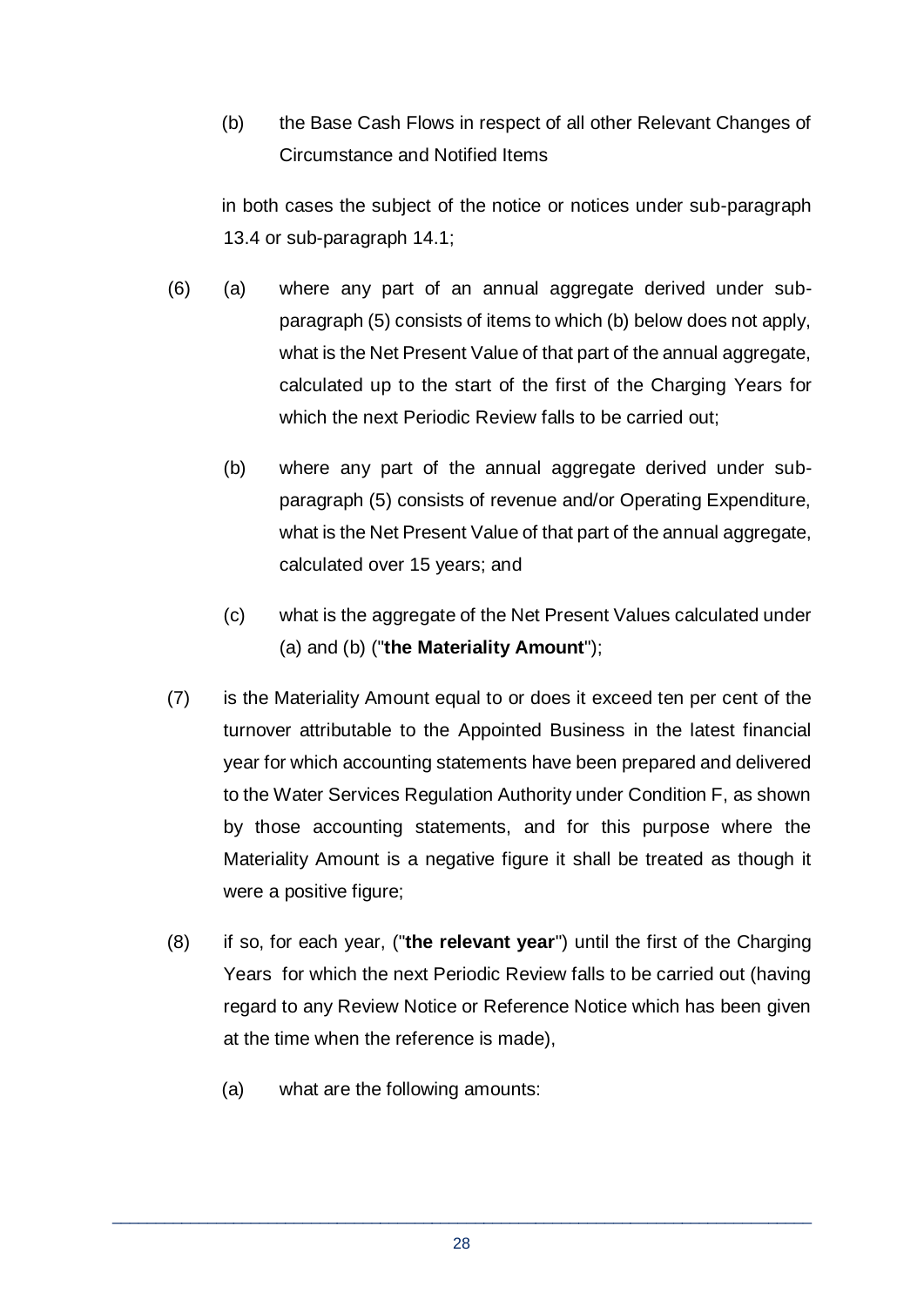- (i) all Base Cash Flows at Outturn Prices attributable to the creation or acquisition of depreciable assets ("**Allowable Capital Expenditure**");
- (ii) all the Base Cash Flows at Outturn Prices (save in respect of Relevant Changes of Circumstance falling within subparagraph (2) of that definition, where one half of the Base Cash Flow at Outturn Prices shall be used) attributable to the creation, acquisition or disposal of non-depreciable assets ("**Allowable Infrastructure Asset Expenditure**");
- (iii) all other Base Cash Flows at Outturn Prices ("**Other Allowable Expenditure**");
- (iv) the sum of the Current Value of all Allowable Capital Expenditure occurring up to and including the relevant year, divided by the weighted average expected life of the assets attributable to that Allowable Capital Expenditure at the time those assets were or are expected to be created or acquired ("**Allowable Depreciation**");
- (v) the sum of the Current Value of all Allowable Capital Expenditure occurring up to and including the relevant year less the sum of the Current Value of all Allowable Depreciation occurring up to and including the relevant year ("**Allowable Net Asset Value**");
- (vi) the sum of the Current Value of all Allowable Infrastructure Asset Expenditure occurring up to and including the relevant year ("**Allowable Infrastructure Asset Value**");
- (vii) the Appropriate Discount Rate, adjusted so as to exclude any allowance for changes in the Relevant Index, multiplied by the sum of: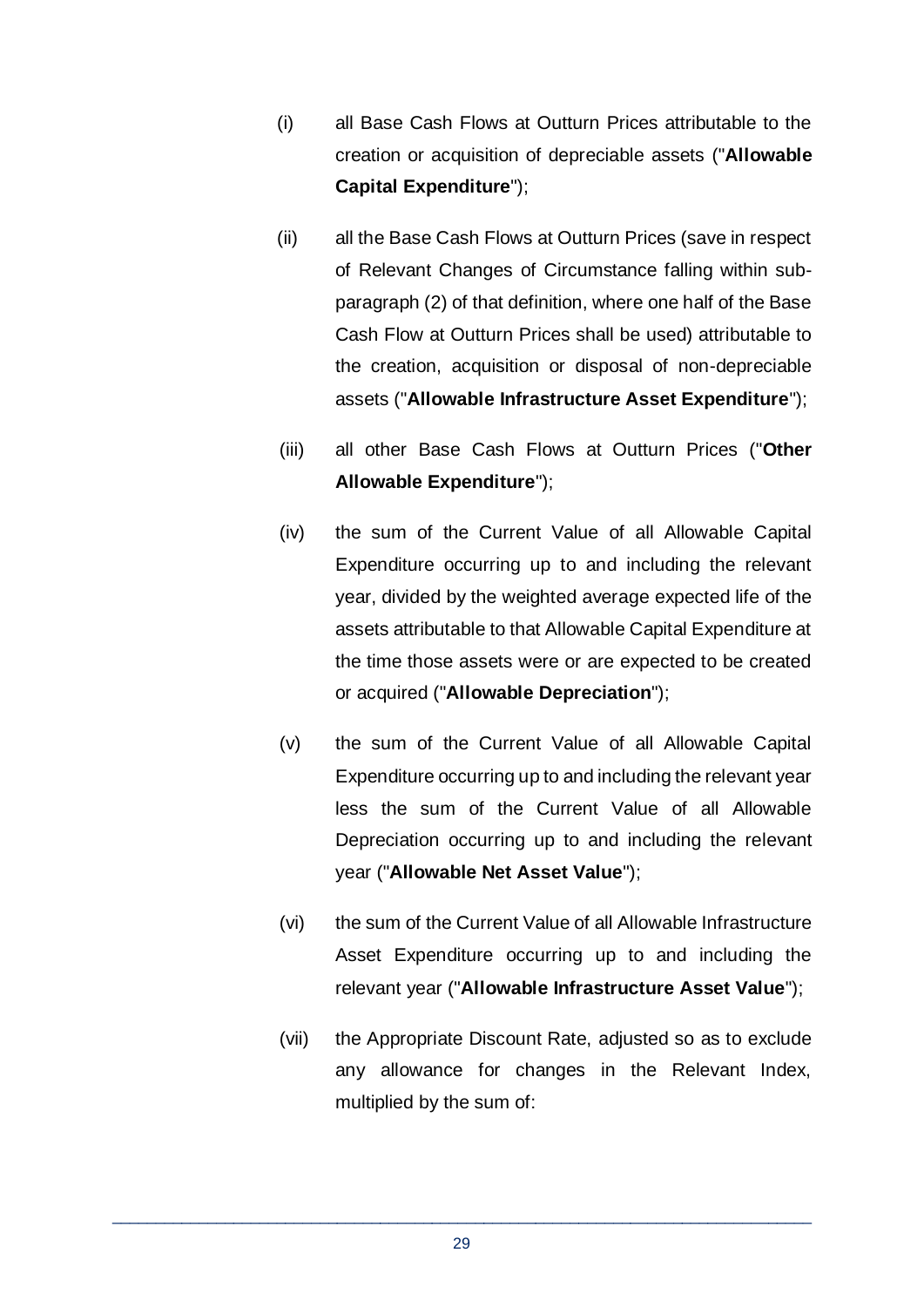- (A) the Allowable Net Asset Value for the relevant year; and
- (B) the Allowable Infrastructure Asset Value for the relevant year;

# ("**the Allowable Return**"); and

- (b) what is the sum of:
	- (i) Other Allowable Expenditure;
	- (ii) Allowable Depreciation; and
	- (iii) the Allowable Return:

# (the "**Annual Allowable Amount**")

- (9) what change to the level of Price Control or Price Controls over the period beginning from the first of the Charging Years referred to in subparagraph 13.4(1) (in any case where a Reference Notice has been given in respect of sub paragraph 13.2) or sub-paragraph 14.1(1) (in any other case) until the first of the Charging Years for which the next Periodic Review falls to be carried out (having regard to any Review Notice or Reference Notice which has been given at the time when the reference is made) ("**the Relevant Period**") is most likely to allow, or, as the case may be, require, the Appointee to make such charges over the Relevant Period ("**Adjusted Charges**"), in such a manner as to secure that the increase, or, as the case may be, the decrease, in revenue attributable to the making of Adjusted Charges would, in each year of the Relevant Period, be equal to:
	- (i) the Annual Allowable Amount for that year,

#### Plus

(ii) where Base Cash Flows at Outturn Prices have occurred prior to the first year of the Relevant Period, the amount, which,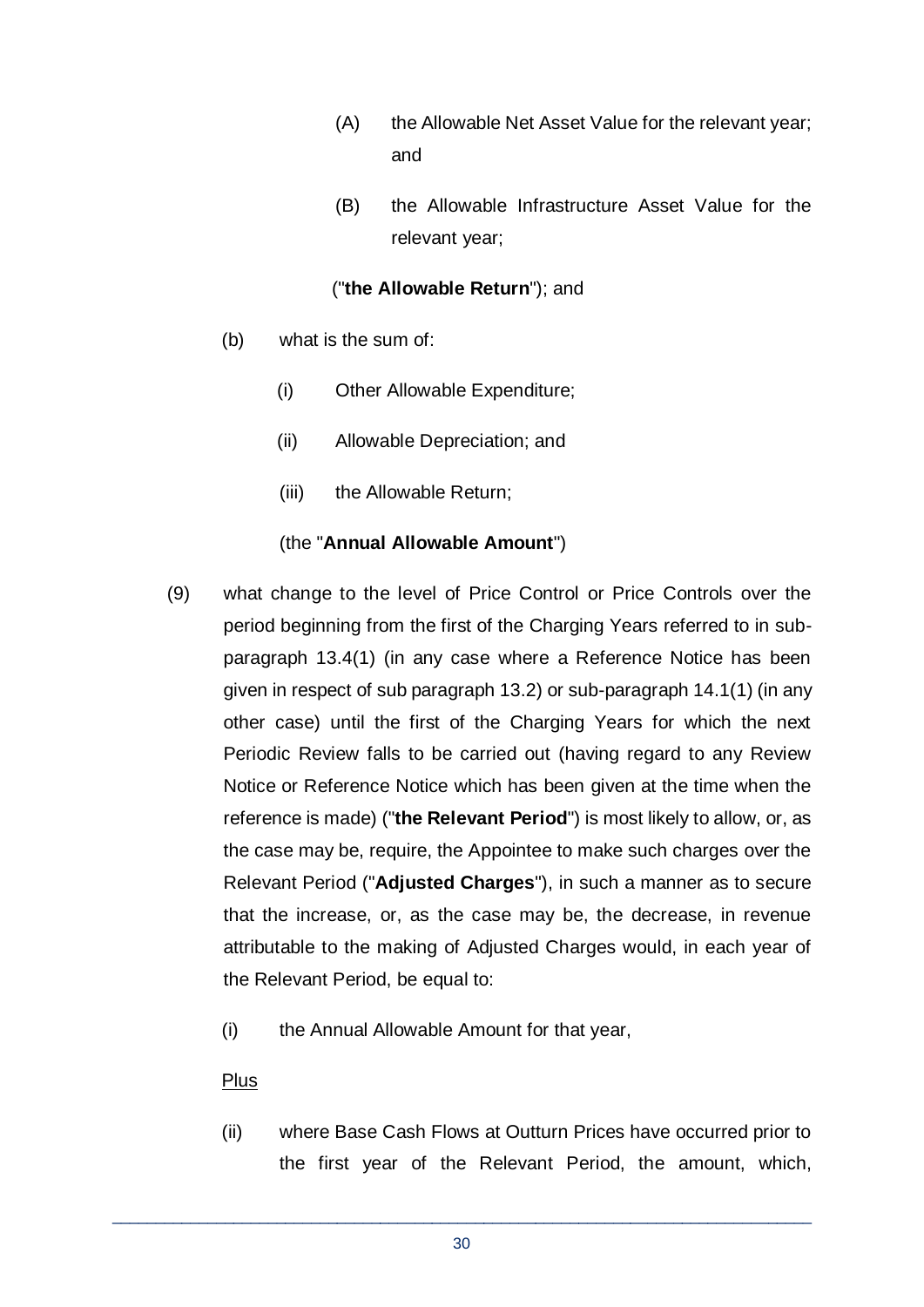calculated as a constant annual amount over the Relevant Period, would result in the sum of the Net Present Values of these amounts equalling the sum of the Net Present Values of the Annual Allowable Amounts for each of the years prior to the Relevant Period,

Provided that –

- (a) where costs have been allowed for in determining the Annual Allowable Amount, it shall be assumed that those costs will be financed other than by the proceeds of an issue of equity share capital and
- (b) the revenue attributable to the making of Adjusted Charges over the Relevant Period shall not result in interest cover which, measured both by its level in any one year and by trends in that level over time, is less than that appropriate to the financial position and performance which investors and creditors would reasonably expect of a properly managed company holding the Appointment, whose sole business consists of being a water undertaker and having its equity share capital listed on The London Stock Exchange.
- 13.3 All of the following:
	- (1) whether any circumstance (other than a Relevant Change of Circumstance) has occurred which has or will have:
		- (a) a substantial adverse effect on the Appointed Business or on its assets, liabilities, financial position, or profits or losses, not being one which would have been avoided by prudent management action taken since the transfer date; or
		- (b) a substantial favourable effect on the Appointed Business, or on its assets, liabilities, financial position, or profits or losses, being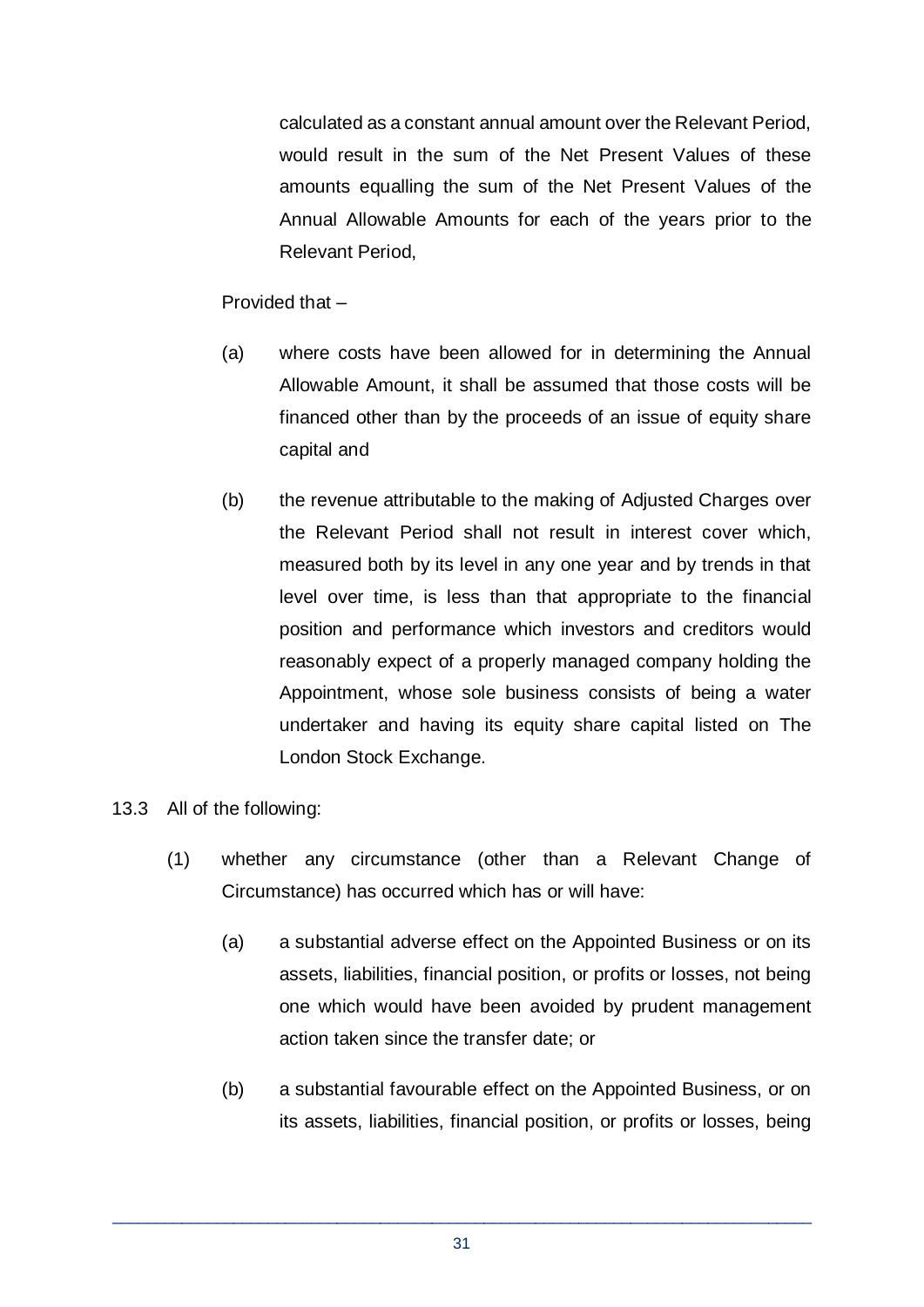one which is (i) fortuitous and (ii) not attributable to prudent management action; and

(2) if so, what change should be made to the level of Price Control or Price Controls.

For this purpose:

- (i) what constitutes "prudent management action" shall be assessed by reference to the circumstances which were known or which ought reasonably to have been known to the Appointee at the relevant time;
- (ii) an effect shall be not regarded as a substantial adverse effect or a substantial favourable effect in any case unless, if the questions set out in sub-paragraph 13.2 were to be asked in relation to the circumstance giving rise to it, the answer to that in 13.2(7) (taking the reference in it to ten per cent as a reference to twenty per cent) would be in the affirmative.
- 13.4 A Reference Notice given to the Water Services Regulation Authority in respect of sub-paragraph 13.2 shall contain or be accompanied by reasonable details of the Relevant Item in respect of which the Reference Notice is given and, unless the Water Services Regulation Authority otherwise consents, shall be given not later than:
	- (1) the fifteenth day of September immediately preceding the first of the Charging Years in respect of which the Appointee wishes the change to the level of Price Control or Price Controls to take effect; or
	- (2) if later, where the Water Services Regulation Authority has given a notice to the Appointee under sub-paragraph 14.1 in respect of the same Charging Year, within fourteen days from the receipt by the Appointee of that notice.
- 14 Changes to the level of a Price Control or Price Controls initiated by the Water Services Regulation Authority relating to Notified Items and Relevant Changes of Circumstance and circumstances within sub-paragraph 13.3(1)(b)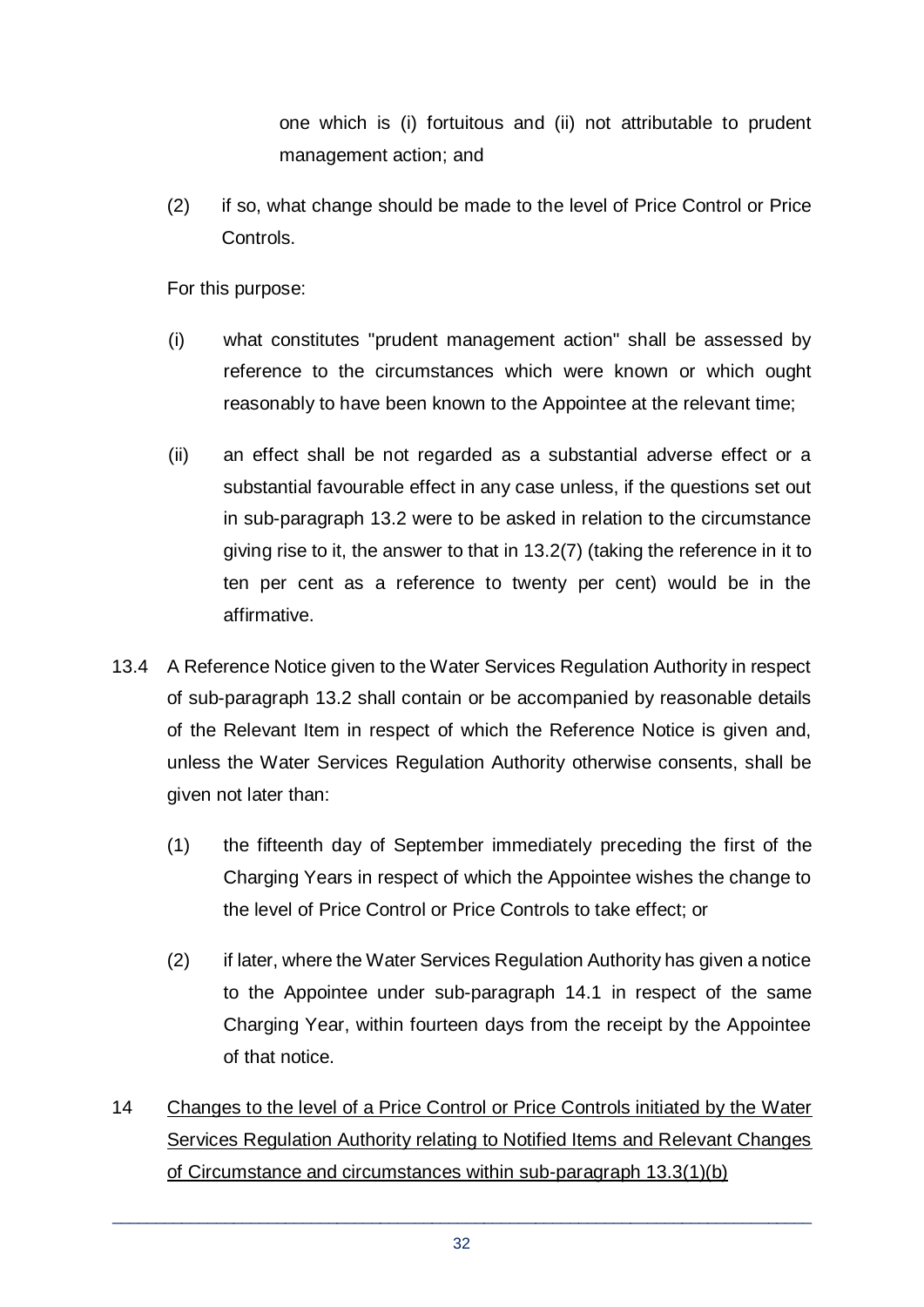- 14.1 In the case of a Notified Item or where any Relevant Change of Circumstance has occurred or is to occur, the Water Services Regulation Authority may, having given notice to the Appointee specifying the Notified Item or, as the case may be, the Relevant Change of Circumstance, of its intention so to do not later than:
	- (1) the fifteenth day of September immediately preceding the first of the Charging Years in respect of which it proposes the change to the level of a Price Control or Price Controls to take effect; or
	- (2) if later, where the Appointee has given a Reference Notice to the Water Services Regulation Authority in respect of sub-paragraph 13.2 and falling within sub-paragraph 13.4(1) in respect of the same Charging Year, within fourteen days from the receipt by the Water Services Regulation Authority of that Reference Notice

determine the questions set out in sub-paragraph 13.2 in respect of that Notified Item or, as the case may be, that Relevant Change of Circumstance. A single notice may be given under this sub-paragraph 14.1 in respect of any number of Notified Items and Relevant Changes of Circumstance and sub-paragraph 13.2 shall be construed accordingly.

- 14.2 Where sub-paragraph 13.4(2) or 14.1(2) applies, the questions set out in (5) to (9) inclusive of sub-paragraph 13.2 shall be determined in respect of all Notified Items and Relevant Changes of Circumstance in respect of which the Appointee and the Water Services Regulation Authority have given notice, taken as a whole.
- 14.3 In the case of sub-paragraph 13.3, the Water Services Regulation Authority shall give notice to the Appointee of its intention to determine the questions set out in sub-paragraph 13.3(1)(b) and (2).

#### Part V. References to the Competition and Markets Authority

#### 15 References to the Competition and Markets Authority

15.1 Where: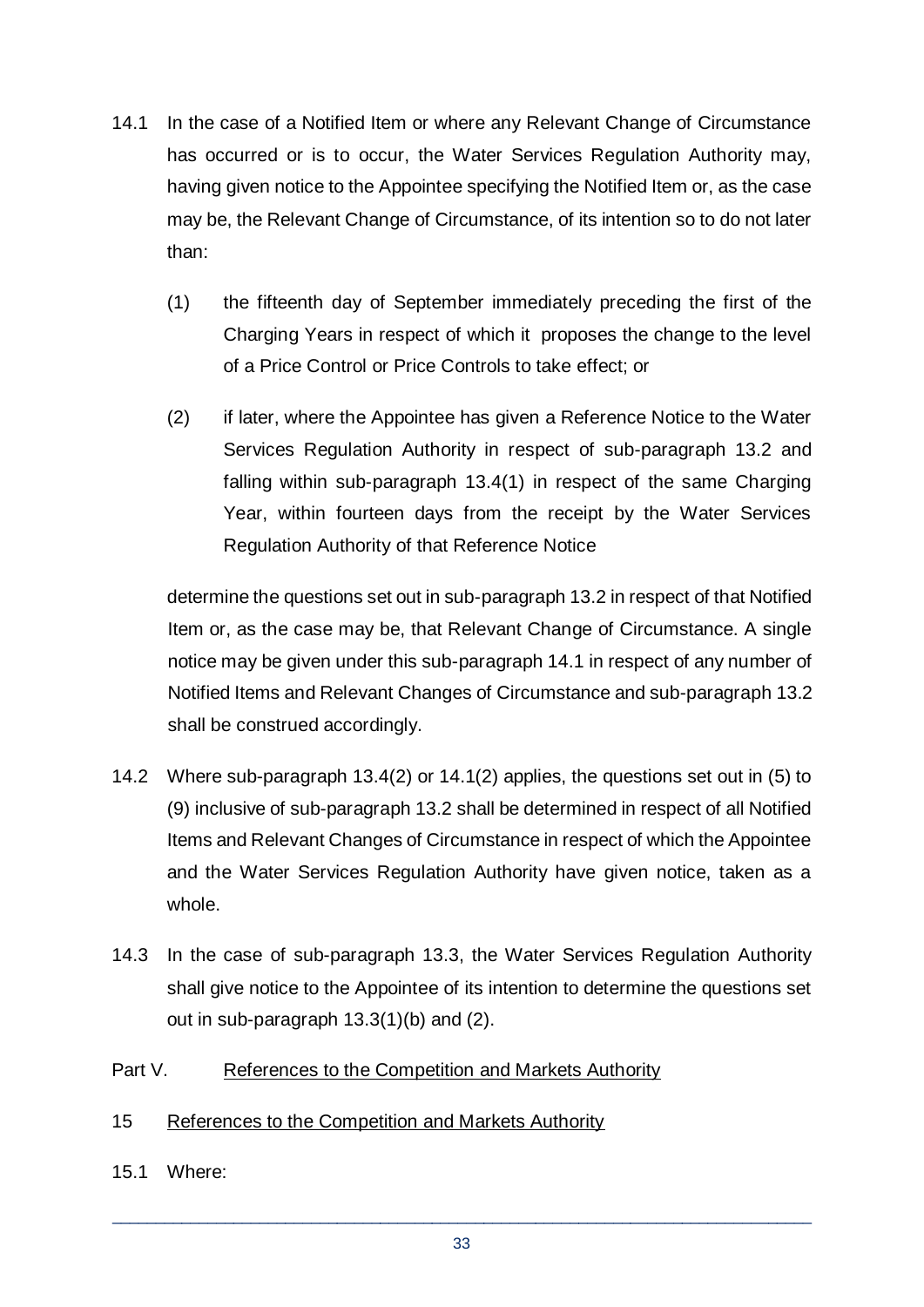- (1) pursuant to paragraph 8 or following a reference under paragraph 10, the Water Services Regulation Authority has not given notice to the Appointee of its determination or determinations within one year from the Review Notice Date(s) or, in the case of a reference under paragraph 10, within one year from the date of the relevant Reference Notice;
- (2) following a reference under paragraph 13, the Water Services Regulation Authority has not given notice to the Appointee of its determinations (including any determinations under paragraph 14 which fall to be taken into account in determining the questions the subject of the reference under paragraph 13) within 3 months from the date of the relevant Reference Notice; or
- (3) the Appointee disputes any determination made by the Water Services Regulation Authority under sub-paragraph 8.3 or sub-paragraph 8.4 or any Interim Determination made by the Water Services Regulation Authority under Part IV of this Condition

the Appointee may, by notice given to the Water Services Regulation Authority within:

- (a) 13 months from the Review Notice Date or, in the case of a reference under paragraph 10, from the date of the relevant Reference Notice (in the cases referred to in sub-paragraph (1));
- (b) 4 months from the date of the relevant Reference Notice (in the case referred to in sub-paragraph (2)); or
- (c) 2 months from the date on which the Water Services Regulation Authority gives notice of its determination or determinations to the Appointee (in the case referred to in sub-paragraph (3))

require the Water Services Regulation Authority to refer to the Competition and Markets Authority for determination (such determination to be effective as if made by the Water Services Regulation Authority) by it: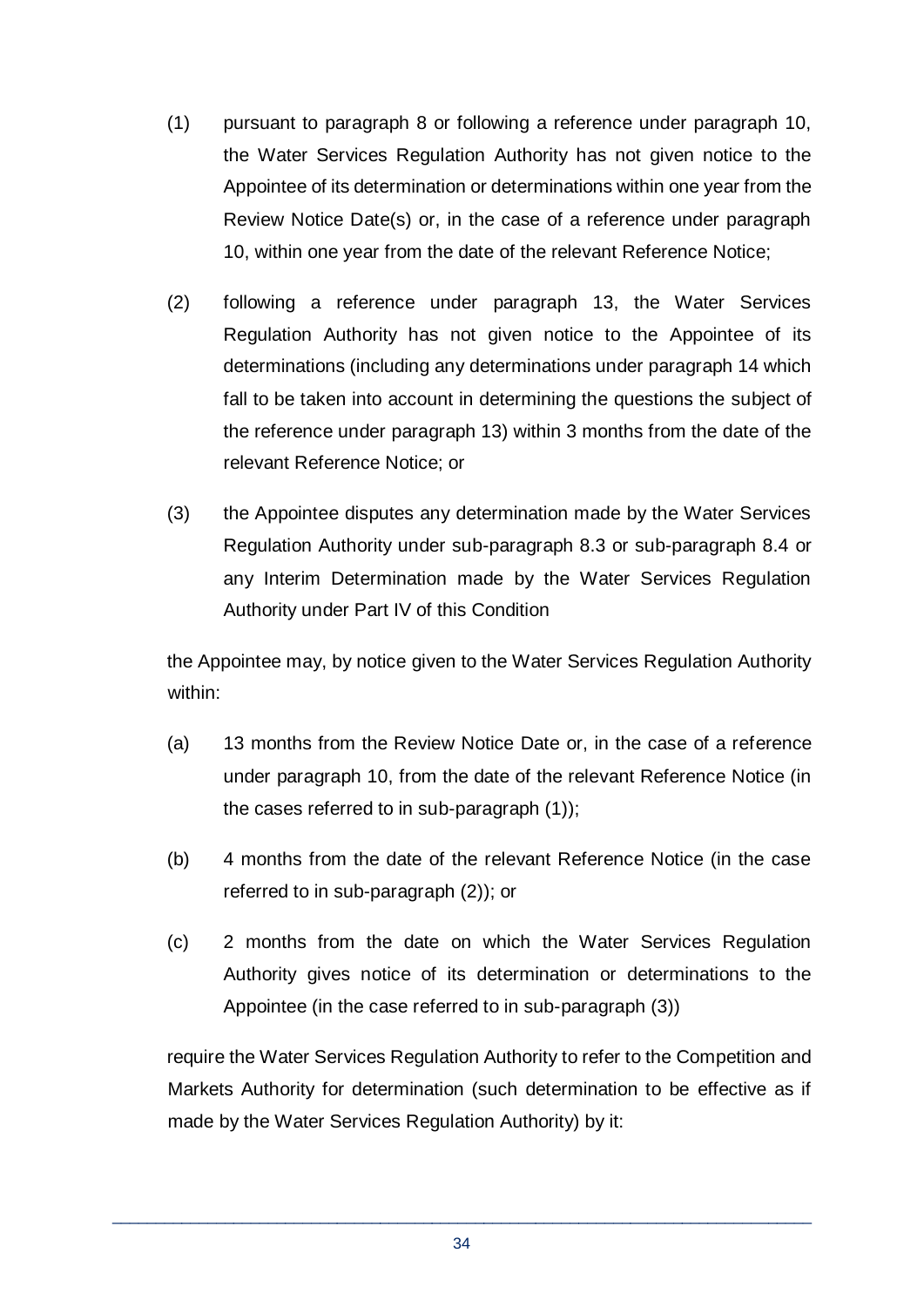- $(i)$  in any case referred to in sub-paragraph  $(1)$  or  $(2)$ , the relevant question or questions (including, where relevant, the questions in respect of any Notified Item or Relevant Change of Circumstance the subject of a notice under paragraph 14); or
- (ii) in any case referred to in sub-paragraph (3), the disputed determination.
- 15.2 Where the Appointee requires the Water Services Regulation Authority to make a reference to the Competition and Markets Authority under sub-paragraph 15.1 in the case referred to in section (3) of that sub-paragraph, the Appointee shall levy charges in a way best calculated to comply with the Price Control or Price Controls determined by the Water Services Regulation Authority as if a reference had not been made until the Competition and Markets Authority makes its determination following such reference. The determination made by the Competition and Markets Authority shall then take effect as if it had been made by the Water Services Regulation Authority.
- 15.3 Where after 1 April 2019 the Appointee requests the Water Services Regulation Authority to make a reference to the Competition and Markets Authority in respect of any determination under sub-paragraph 8.3 concerning Retail Activities, or under sub-paragraph 8.4 concerning Water Resources Activities or Network Plus Water Activities, such reference must comprise all such determinations made under sub-paragraphs 8.3 or 8.4 at the same time relating to the Appointee.

#### 16 **[Not used]**

#### Part VI. Provision of Information to the Water Services Regulation Authority

17

- 17.1 The Appointee shall furnish to the Water Services Regulation Authority:
	- $(1)$  ...
	- (2) not later than 30 September immediately following the date of the Reference Notice (in the case of a reference under paragraph 10);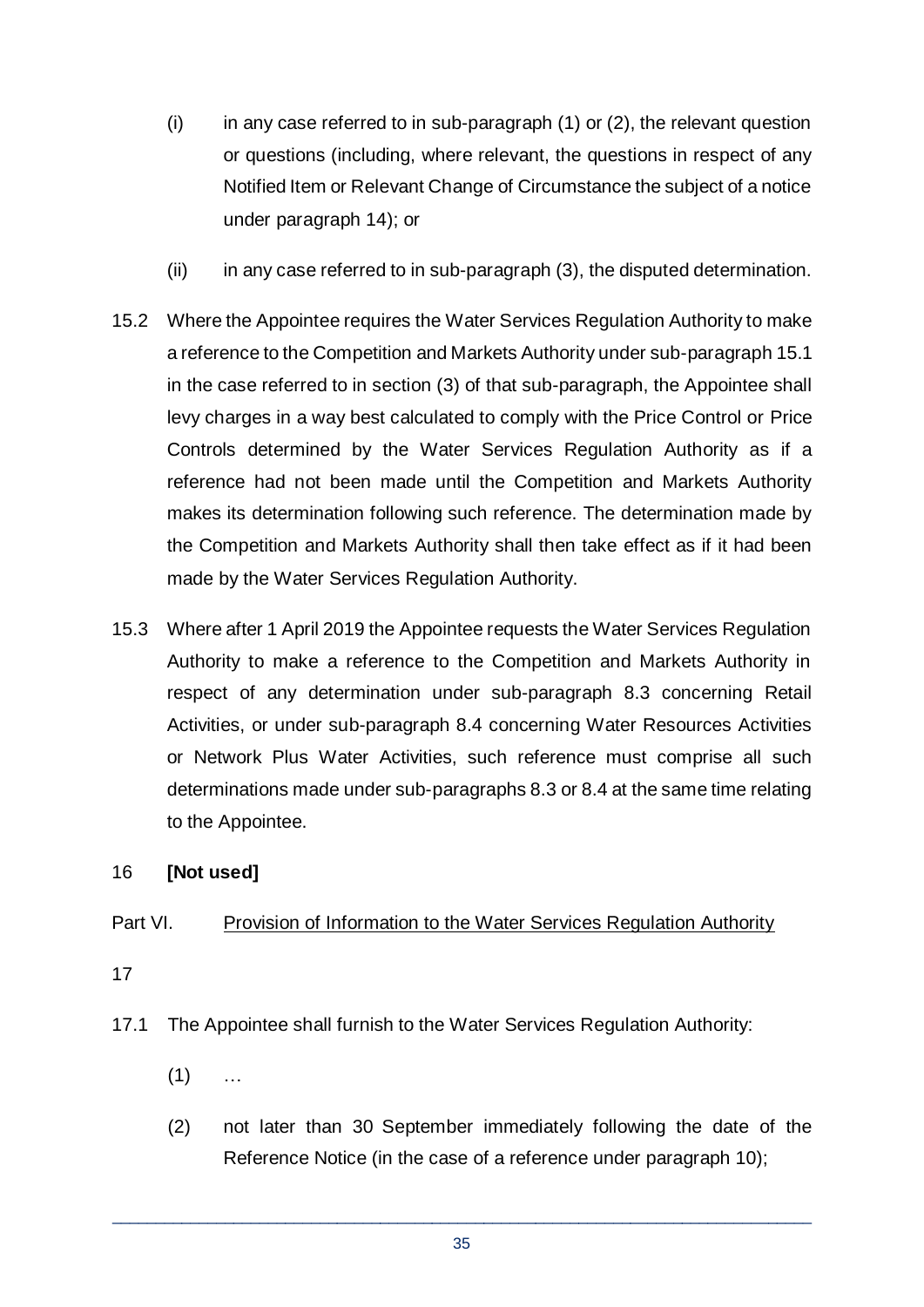- (3) at the time when it gives the relevant Reference Notice to the Water Services Regulation Authority (in the case of a reference under paragraph 13 falling within sub-paragraph 13.4(1));
- (4) as soon as reasonably practicable and in any event not later than the expiry of one month from the date of the Water Services Regulation Authority's notice to the Appointee under paragraph 14 (in the case of such a notice, including the case of a reference under paragraph 13 falling within sub-paragraph 13.4(2))

such Information as the Appointee reasonably believes is necessary or, as the case may be, as the Water Services Regulation Authority may reasonably require in its said notice, to enable the Water Services Regulation Authority to make its determination. The Appointee shall also furnish to the Water Services Regulation Authority as soon as reasonably practicable such further Information as the Water Services Regulation Authority may from time to time by notice to the Appointee reasonably require to make its determination.

- 17.2 The Appointee shall also furnish to the Water Services Regulation Authority from time to time when so requested by the Water Services Regulation Authority such Information as the Water Services Regulation Authority may reasonably require to decide whether or not to make determinations under paragraph 14.
- 17.3 Any Information furnished to the Water Services Regulation Authority under this paragraph 17 or under paragraph 8 shall, if the Water Services Regulation Authority so requires to make its determination, be reported on by a person appointed by the Appointee and approved by the Water Services Regulation Authority (such approval not to be unreasonably withheld) ("**the Reporter**").
- 17.4 The Appointee shall enter into a written contract of engagement with the Reporter which shall:
	- (1) where such a report is required by the Water Services Regulation Authority under sub-paragraph 17.3, require the Reporter to prepare and furnish to the Water Services Regulation Authority, and separately to the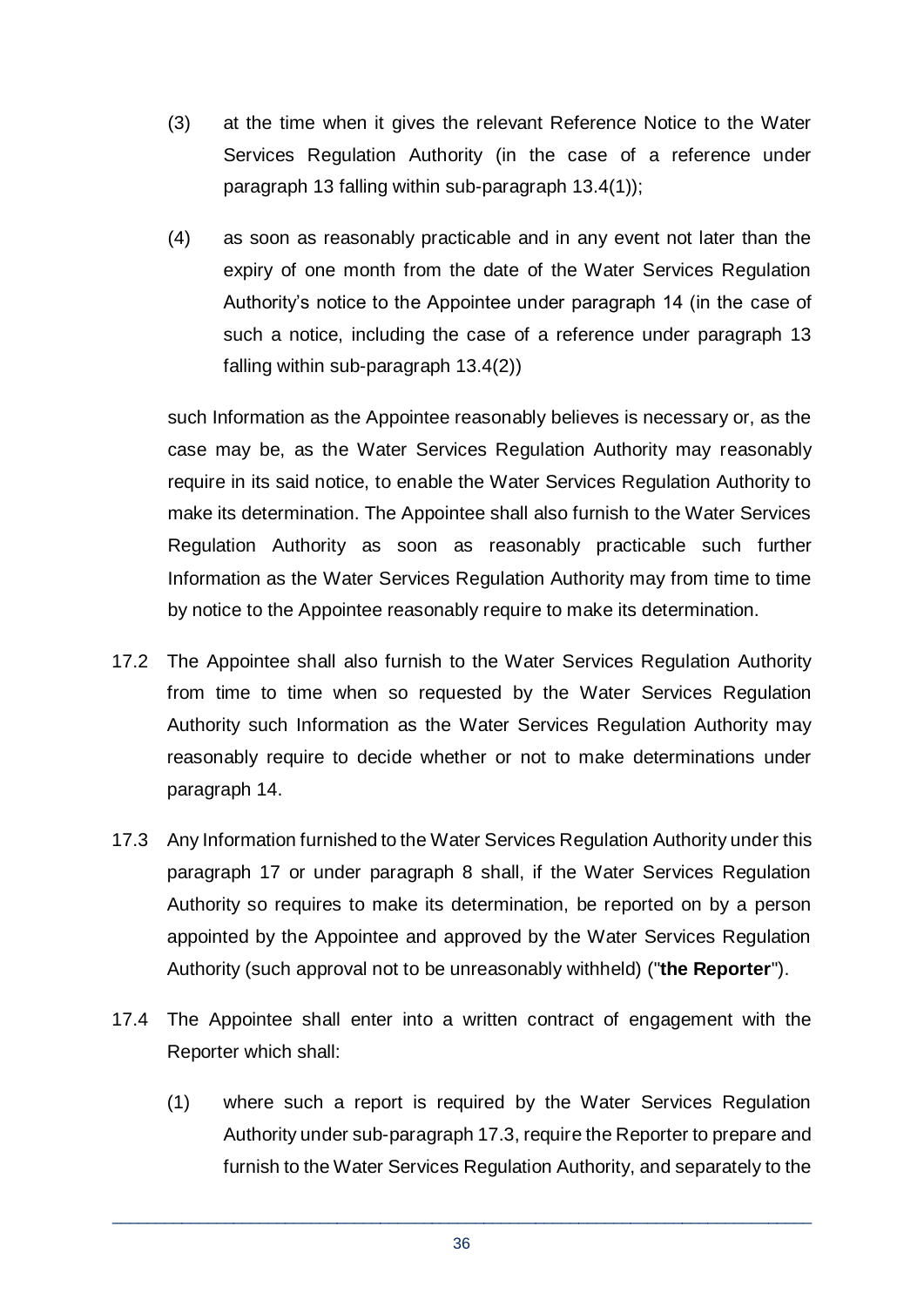Appointee, a written report addressed jointly to the Water Services Regulation Authority and the Appointee in form and substance such as may be specified by, or consistent with any guidelines specified by, the Water Services Regulation Authority at the time when it requires the report to be furnished, the matters so specified being reasonably appropriate to enable the Water Services Regulation Authority to make its determination (to the extent that the Information in respect of which that report is required to be prepared and furnished is relevant to that determination); and

(2) include a term that the Reporter will provide such further explanation or clarification of his report as the Water Services Regulation Authority may reasonably require and such further Information in respect of, or verification of, the matters which are the subject of his report as the Water Services Regulation Authority may reasonably require.

The contract of engagement may also include provisions requiring the Reporter, his employees and agents to keep confidential and not to disclose, except to the Water Services Regulation Authority or as required by law, any information which the Reporter obtains in the course of preparing his report.

- 17.5 The Appointee shall co-operate fully with the Reporter to enable him to prepare his report, including without limitation, so far as is necessary for that purpose:
	- (1) subject to reasonable prior notice to the Appointee, giving to the Reporter access at reasonable hours to any Relevant Plant and to any premises occupied by the Appointee in relation to the Appointed Business; and
	- (2) subject to reasonable prior notice to the Appointee, allowing the Reporter at reasonable hours:
		- (a) to inspect and make photocopies of, and take extracts from, any books and records of the Appointee maintained in relation to the Appointed Business;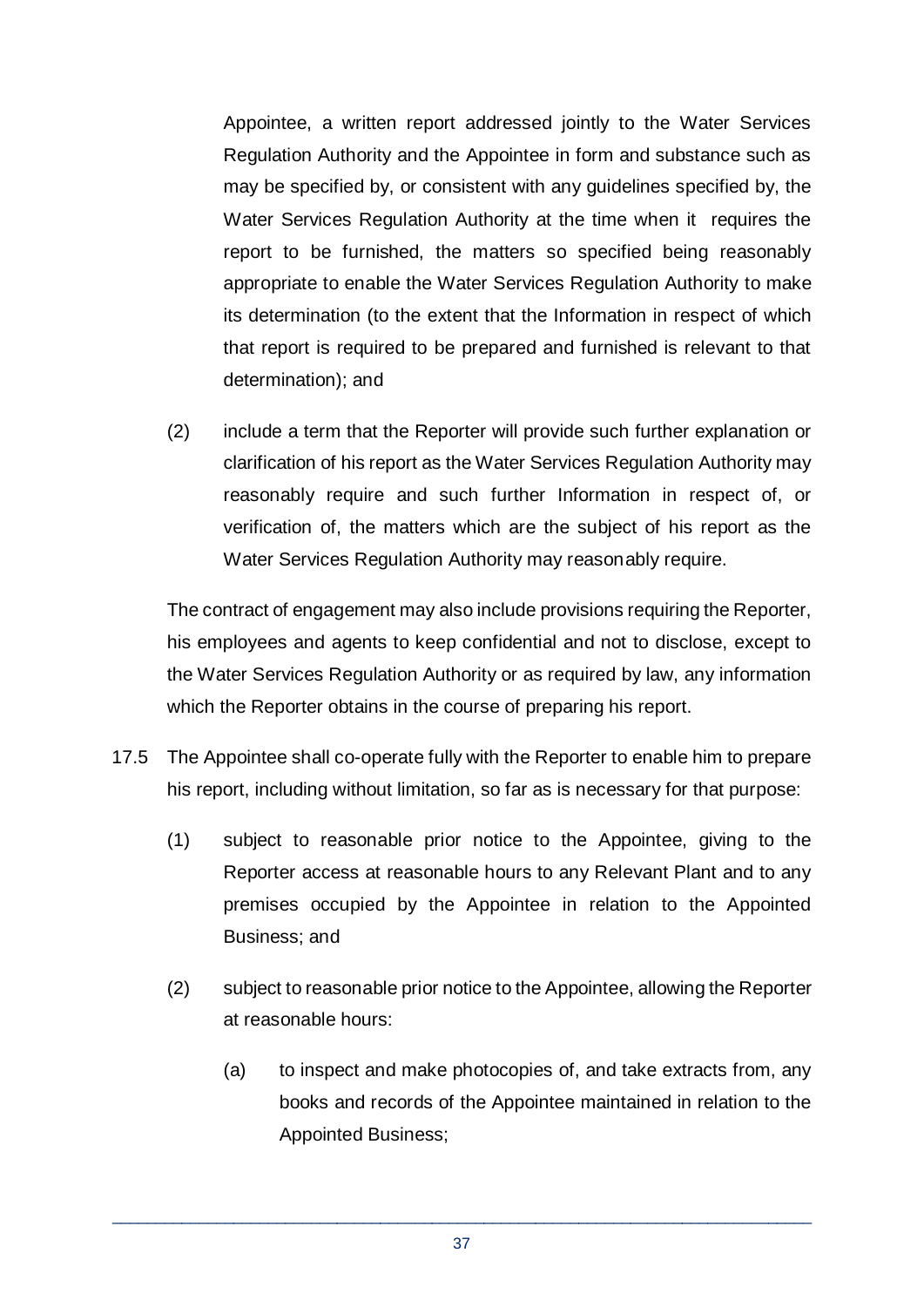- (b) to carry out inspections, measurements and tests on or in relation to any such premises or Relevant Plant; and
- (c) to take on to such premises or on to or in to any Relevant Plant such other persons and such equipment as may be necessary for the purposes of preparing and completing his report.
- 17.6 Nothing in sub-paragraph 17.5 shall require the Appointee:
	- (1) to do anything which is outside its reasonable control; or
	- (2) to do, or to allow the Reporter to do, anything which would materially disrupt the Appointee's business (unless it is essential that that thing be done to enable the Reporter to prepare his report).
- 17.7 In sub-paragraphs 17.4 and 17.5:
	- (1) references to the Reporter include references to his employees and agents; and
	- (2) "**Relevant Plant**" means any plant used by the Appointee for the purpose of carrying out the Regulated Activities including, without limitation, water mains and other pipes and their accessories.
- Part VII. Developing the Price Controls
- 18
- 18.1 The Appointee will use all reasonable endeavours to work with the Water Services Regulation Authority, subject to the Appointee's legal duties and obligations, in a constructive and cooperative manner on the development of the Price Controls so that they might be appropriately targeted or operated more effectively in respect of specific activities undertaken as part of the Appointed Business.

# Part VIII. Price Controls in effect before 1 April 2020

19